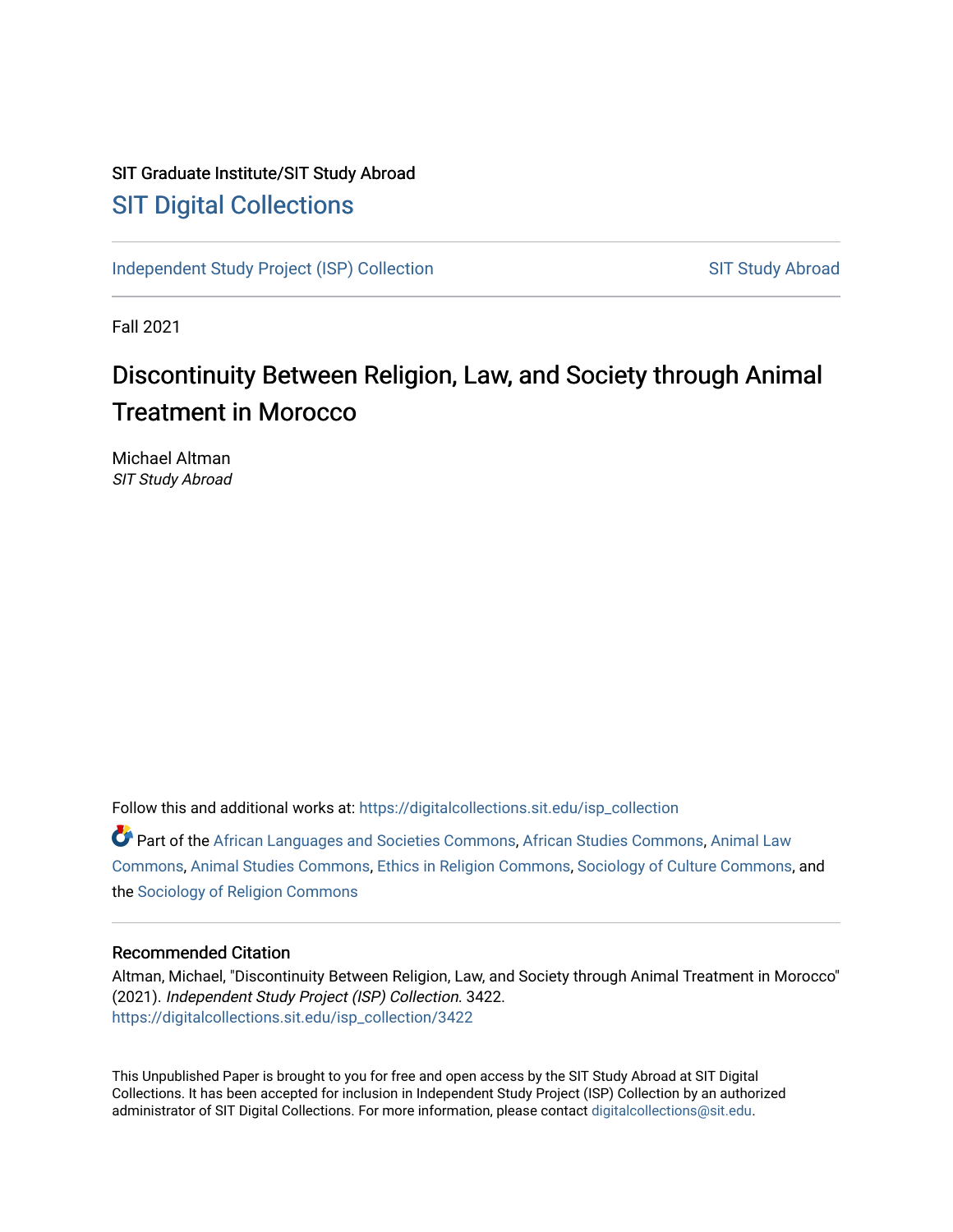# **Discontinuity Between Religion, Law, and Society through Animal Treatment in Morocco**

Altman, Michael Belghazi, Taieb Hamilton College Multiculturalism and Human Rights Rabat, Morocco Submitted in partial fulfillment of the requirement for MOR, SIT Abroad, Spring 2021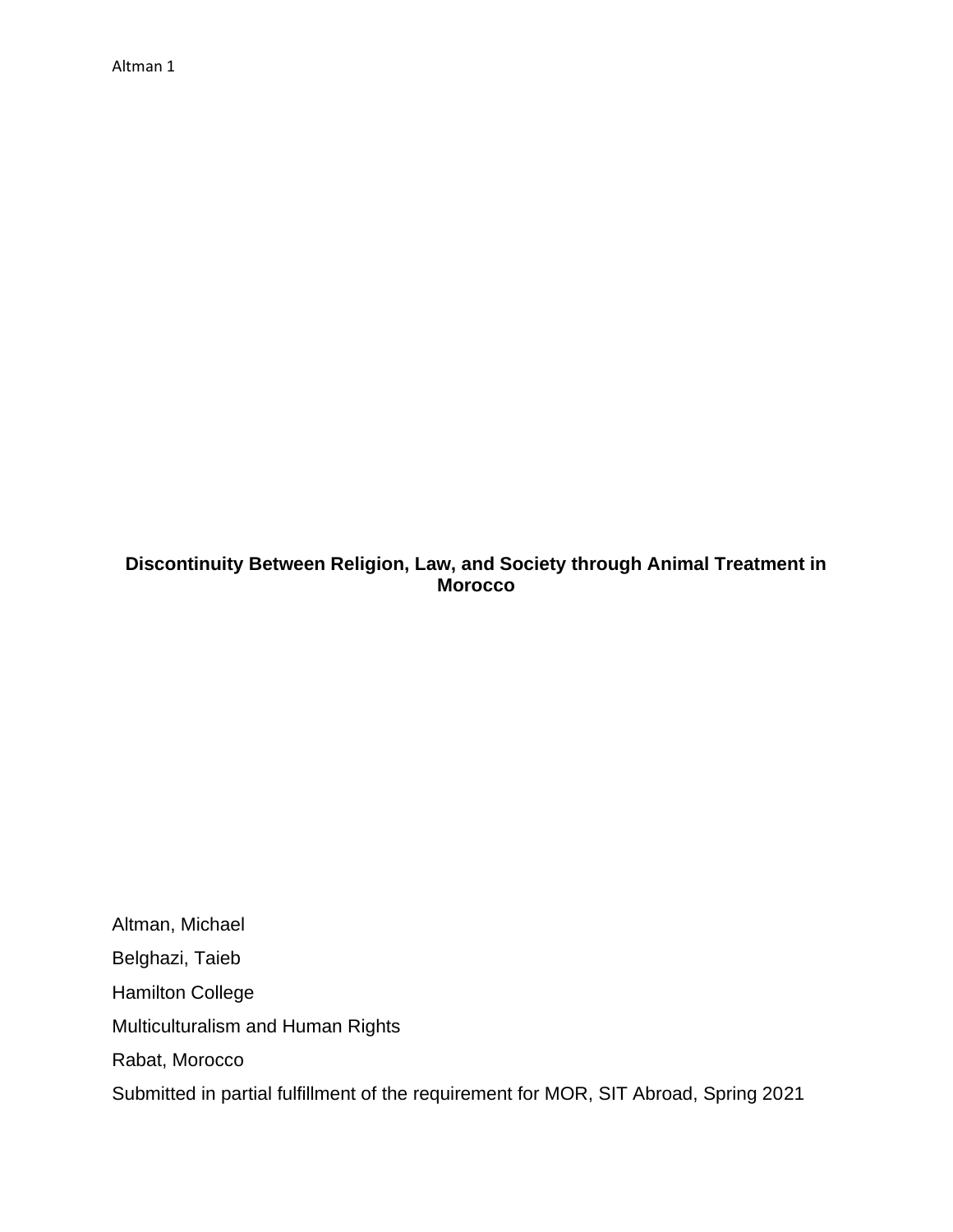#### **Abstract**

Animal treatment is a topic which is covered by many facets of what helps create the guiding principles for humans, yet all in different ways; there is some overlap, and there is some distinction. From my three months of study in Rabat, Morocco, seeing how each person approaches the homeless animal differently, I write on how three important overarching areas: religious, legal, and societal, discuss how animals should be treated.

In this paper, I will be analyzing religious texts, legal writings both in place and in draft, and will rely on external works written animal markets and on the school curriculum to help better analyze how the society functions. My writing also includes interviews with citizens or experts to better establish main ideas and to make connections between the areas.

#### **Acknowledgements**

I was provided a great academic environment thanks to the Morocco SIT staff. First, I want to thank program directors Taieb and Et-Tibari for all their assistance, insight, and warm accommodating nature. I want to thank Merium and Ahlam for all their behind-the-scenes work ensuring I had the wonderful time I did in Morocco. And of course, much thanks to Asmae and Abdelghani for their brilliant teaching and day-in day-out optimism. I truly could not have written this paper without your help.

Another strong thank you to my advisor, Professor Fouad Ben Ahmed. I would not have been so excited while writing this paper had it not been for you. Thank you for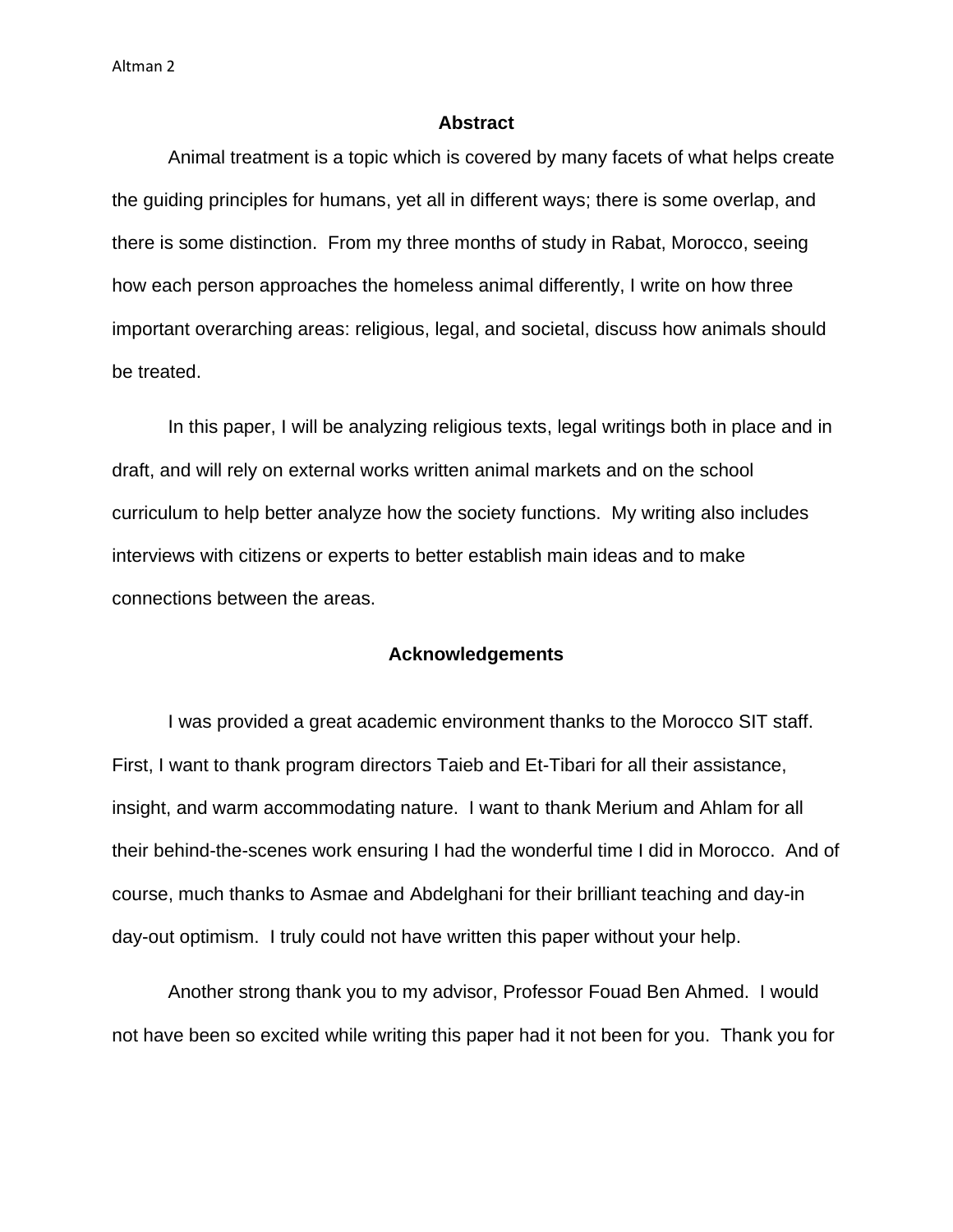taking me in and working with me and allowing me to pick your brain, as well as for the good memories!

Lastly, thank you to all my new life-long friends I made during my time abroad. From those in the program whom I could bounce ideas off of to my host family who gave me a loving environment away from home with good couscous.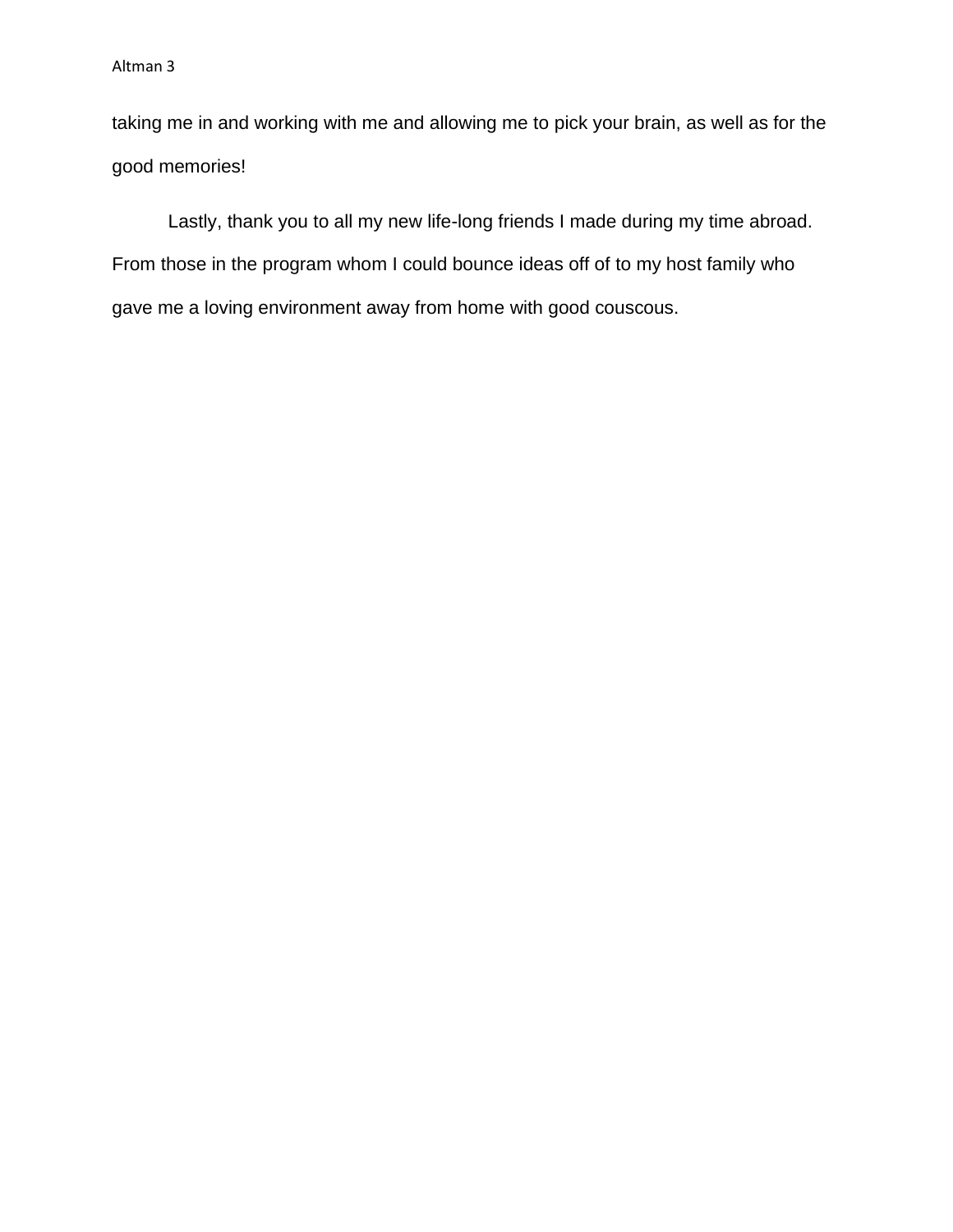# Table of Contents

| I.    | Introduction                                     |    |  |
|-------|--------------------------------------------------|----|--|
| Ⅱ.    | <b>Literature Review</b>                         |    |  |
| III.  | Methods                                          | 9  |  |
| IV.   | <b>Islamic Animal Treatment</b>                  | 11 |  |
|       | a. Animals as Equals                             | 11 |  |
|       | b. Uses of Animals in Islam                      | 12 |  |
|       | c. Treating III Animals                          | 13 |  |
|       | d. Dispatching Animals                           | 14 |  |
|       | e. Application                                   | 15 |  |
| V.    | Moroccan Laws on Animal Treatment                | 16 |  |
|       | a. Sentience                                     | 16 |  |
|       | b. Laws Against Animal Suffering                 | 17 |  |
|       | c. Protecting the Welfare of Wild Animals        | 18 |  |
|       | d. Application                                   | 19 |  |
| VI.   | Society                                          |    |  |
|       | a. Teachings                                     | 21 |  |
|       | b. Moroccan Curriculum on Animals                | 21 |  |
|       | c. Language                                      | 23 |  |
| VII.  | Conclusion                                       | 24 |  |
| VIII. | Limitations<br>26                                |    |  |
| IX.   | <b>Recommendations for Further Studies</b><br>27 |    |  |
| Х.    | Bibliography<br>29                               |    |  |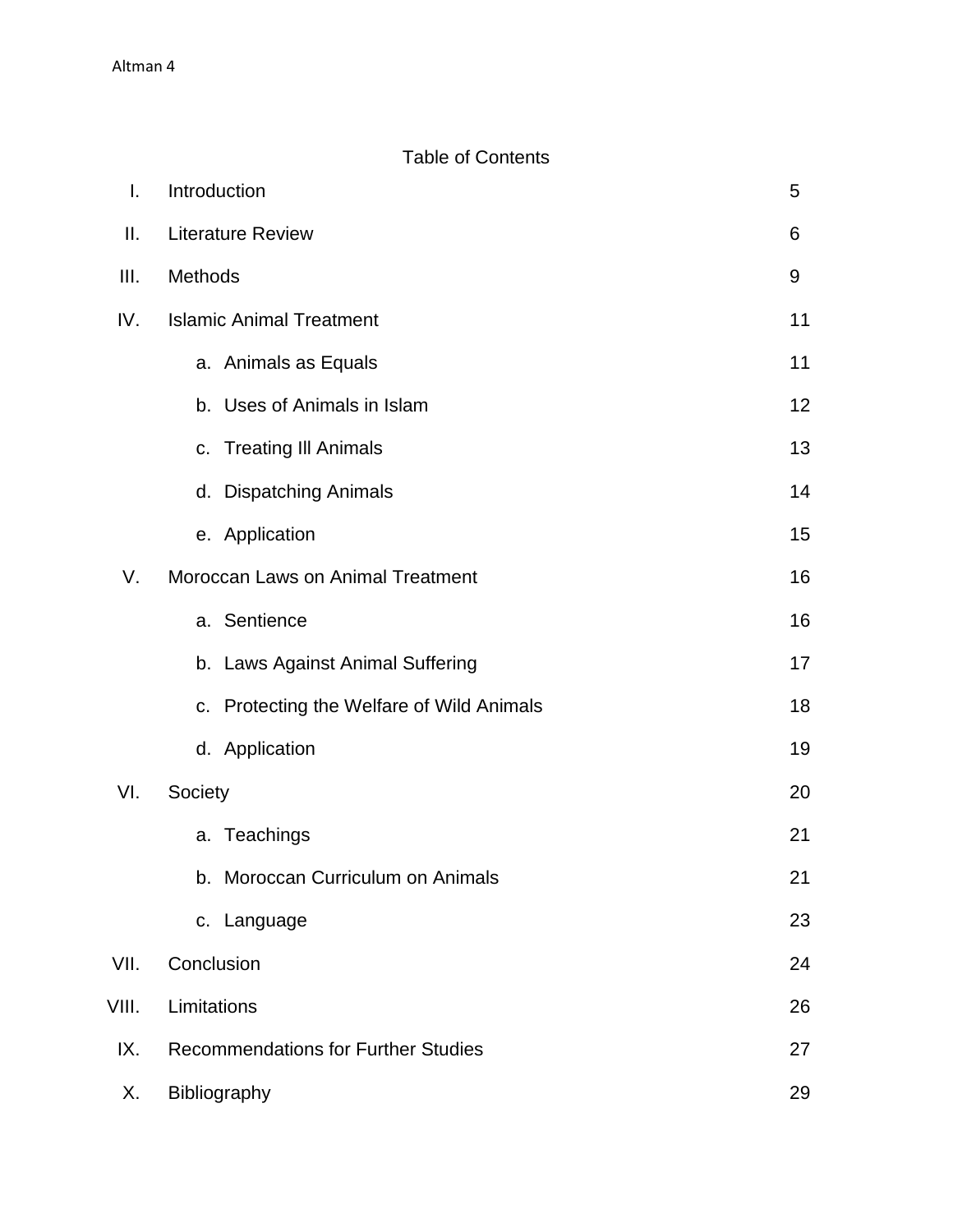## **Introduction**

In the city of Rabat, Morocco, there are seemingly as many stray animals as there are people. In numbers, National Geographic says there are about 3 million stray dogs, and though there is no distinguished source on how many cats, some sites estimate that there are as many stray cats as there are people in the country (Kan 2018). With so many animals wandering around the streets aimlessly, daily life includes encounters between humans and these animals. It seems as though they have become part of the culture and lifestyle.

My intentions for this paper were originally to study the treatment of animals from three important psychological influences on personality. This broke my paper down into three sections: the religious view of how animals should be treated, the legal way in which animals should be treated, and the individual's history contributing to how people see animals. While doing this research, I found that there were large areas of conflict in these three important contributors to a human's life. I, after meeting with Taieb Belghazi, my study abroad academic director, was then inspired to shift the focus of my research from analyzing animal treatment in Morocco to using animal treatment to analyze a more theoretical idea of the discontinuity between the three topics by giving concrete evidence.

The first time I was expressly told there was not a direct relationship between law and religion was over lunch with a professor in Morocco. During, we joked about some of the 'silly' laws the citizens in Morocco face. I learned that alcohol sales, for example, are prohibited to Moroccans, yet foreigners are allowed to purchase alcohol from stores and restaurants. This law, according to the professor, is in place not because of the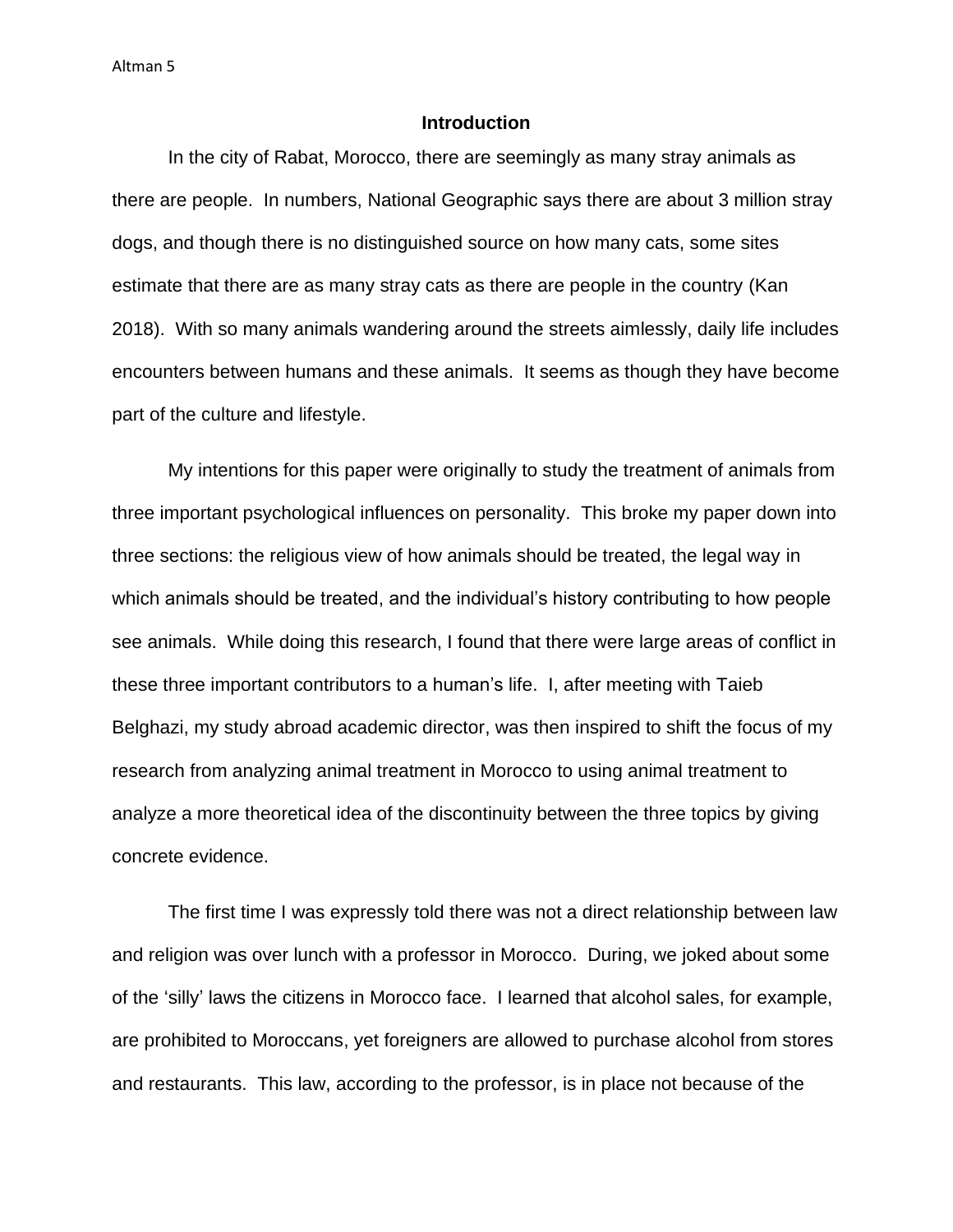religion, but because during French rule, a French army general, Hubert Lyautey, was dissatisfied with the Moroccans and how they handle alcohol, so he passed laws to stop the Moroccans from drinking as a way to almost "tame" the Moroccan. Despite there being laws against the act, my professor stated this has not stopped Moroccans from purchasing and consuming alcohol. In addition, I was told non-Muslims cannot enter Mosques in Morocco again not because of the religion dictates it, but because General Hubert Lyautey wanted to respect the religion and give the Muslims their own space.

Being informed of these seemingly unbased laws made me start to notice some further discontinuity between the nationally recognized religion, the law, and the individual. In Morocco, being an Islamic country, I expected the law to be stemming from religious texts but have found there to be a gap between these two aspects of many which form a society. Likewise, I have noticed similar gaps between the law and what people do, and further what people do and what religion dictates. So, the point of this research is to understand how the Islamic religion sees animal treatment, how the laws permit animals to be treated and mistreated, and how society views their duty to animals to see the discontinuity between the three.

#### **Literature Review**

To begin my research, I compiled background knowledge from those who have already studied the topic, albeit a more general theoretical view of my study. This involved copious amounts of searches using keywords from my topic to find articles at all related to my intended research. These sources were found to help shape my knowledge and give a good base of which information I should be analyzing deeply as well as show me areas where the research is lacking so I can help provide. This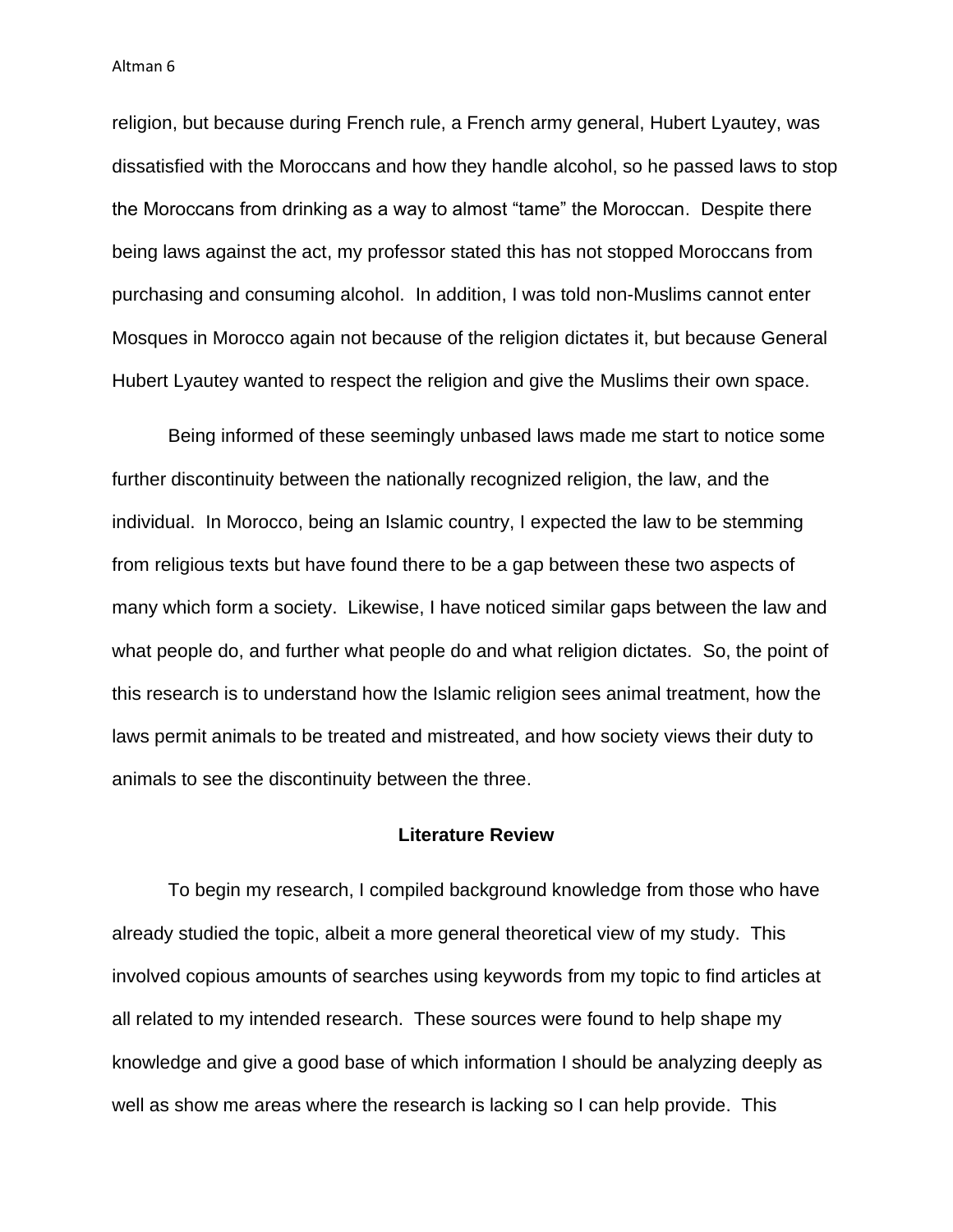literature review identifies and gives a comprehensive outlook on how in Morocco there is a disconnection between all of religion and law, religion and society, and law and society.

In an article analyzing the relationship of "political Islam and the secular left" by Emanuela Dalmassoa and Francesco Cavatorta set in Morocco, they found that despite there being a stalemate in politics between political Islam and the secular left in the past as neither party were willing to work with one another, the new King Mohammed VI has pushed for the parties to work together for reform. This work was instrumental in creating dialogue and cooperation betwixt the parties, yet on the other hand, it formed a growing mega-identity where each party became more polarized following their communications. According to the paper, this growing fundamental divide cannot be used to evaluate the direction of politics in Morocco. Rather, this divide between the two groups is shown based on their acceptance or rejection of legislation proposed by the King (Dalmossa, Cavatorta, 2011).

This article was crucial to bettering my understanding that though Morocco is an Islamic country, there is an important split in politics between the secular and Islamic groups. It is an important article as it shows there is a secular party which does play an important role in Moroccan politics. It then prompted further questions on what other outside influences go into making laws. This can be identified in a 2018 research paper by Netty Butera and Kevashinee Pillay. In it, they found other key components to the foundation of Moroccan law being contributed also from "… French Civil Law and a combination of Muslim and Jewish traditions", solidifying that Islam is not the only base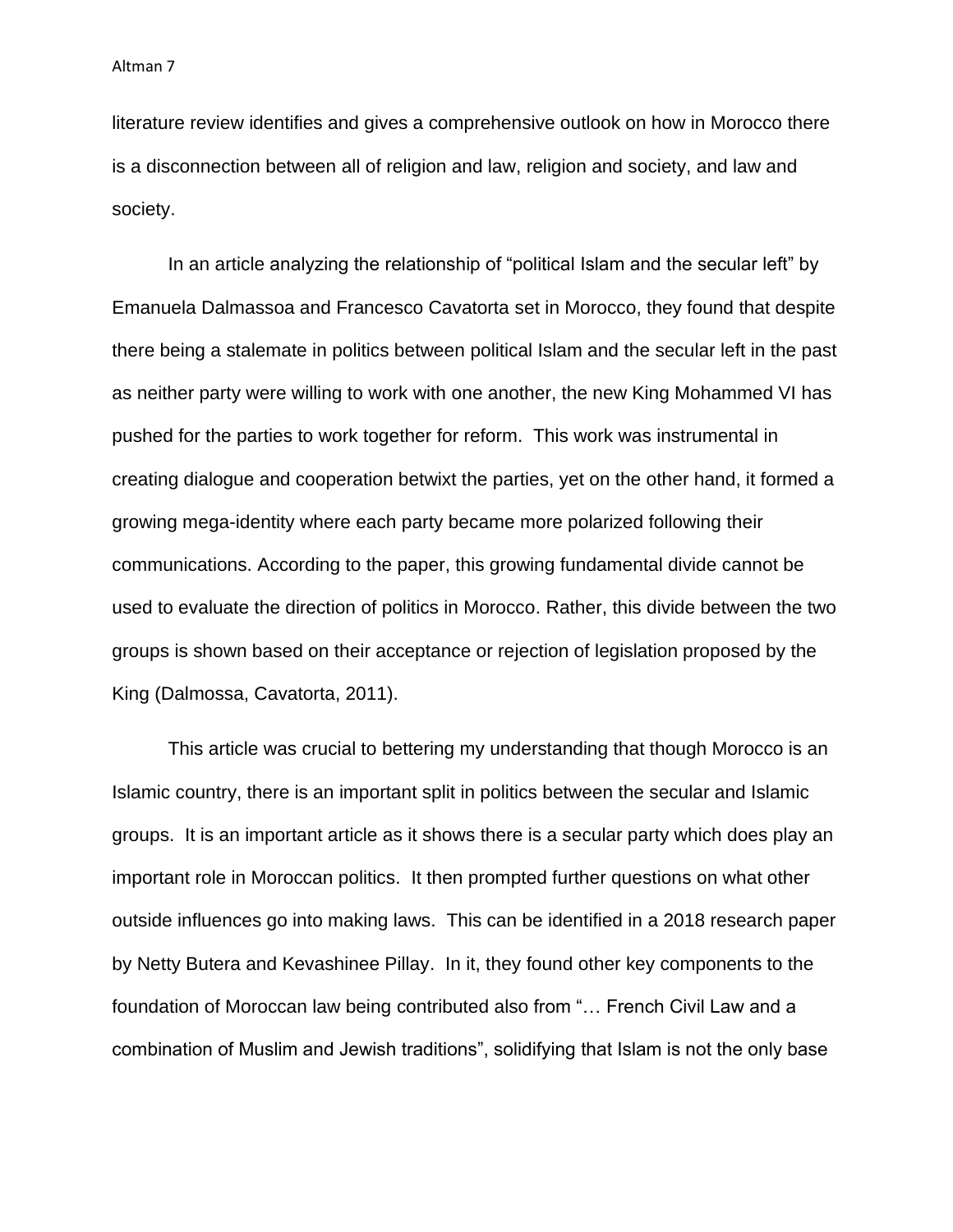for Moroccan law, despite it being taught as one of largest contributors to Moroccan law, and further elaborates the key concept of the important role of customs on law.

To extend this research, Leila Hanafi identified two legal systems in Morocco which seem to work counter to one another. She found there to be "codified law", or the legal law, and then identified an "… informal justice system of dispute resolution based on customs (urf)." These two systems are in conflict with one another according to Hanafi and elaborated on the ideal of "legal pluralism" in Morocco, where customs, like religion, also play a large role in the legal mediation process. (Hanafi 2020).

These papers create a solid theoretical foundation on the conflicts between the Islamic religion in Morocco and the legal/judiciary system(s). They explain how culture both externally and internally affects the Moroccan legal jurisdiction and law formation. I found that these concepts build on one another, but I feel the research is lacking concrete evidence on these fronts. By that, I mean there were no specific issues discussed in these papers showing the clear lack of unification between religion and the Islamic religious culture. It is this 'specificity' which I feel is lacking and I am writing upon.

On the academic front describing the relationship between culture and religion in Morocco, I turn to the 2018 paper from Jennifer Morgan Hekking, Religion and Identity in a Globalized Morocco. The paper elaborates on the dynamic between the older and younger generations and their practices of religion and what it means to them. She found that for the younger generation, religion is not seen as 'main determinant of identification' (United Nations 2016). Rather, she noted gaps between dedication to religious practices despite a recent resurgence in Islamic faith in the Moroccan nation.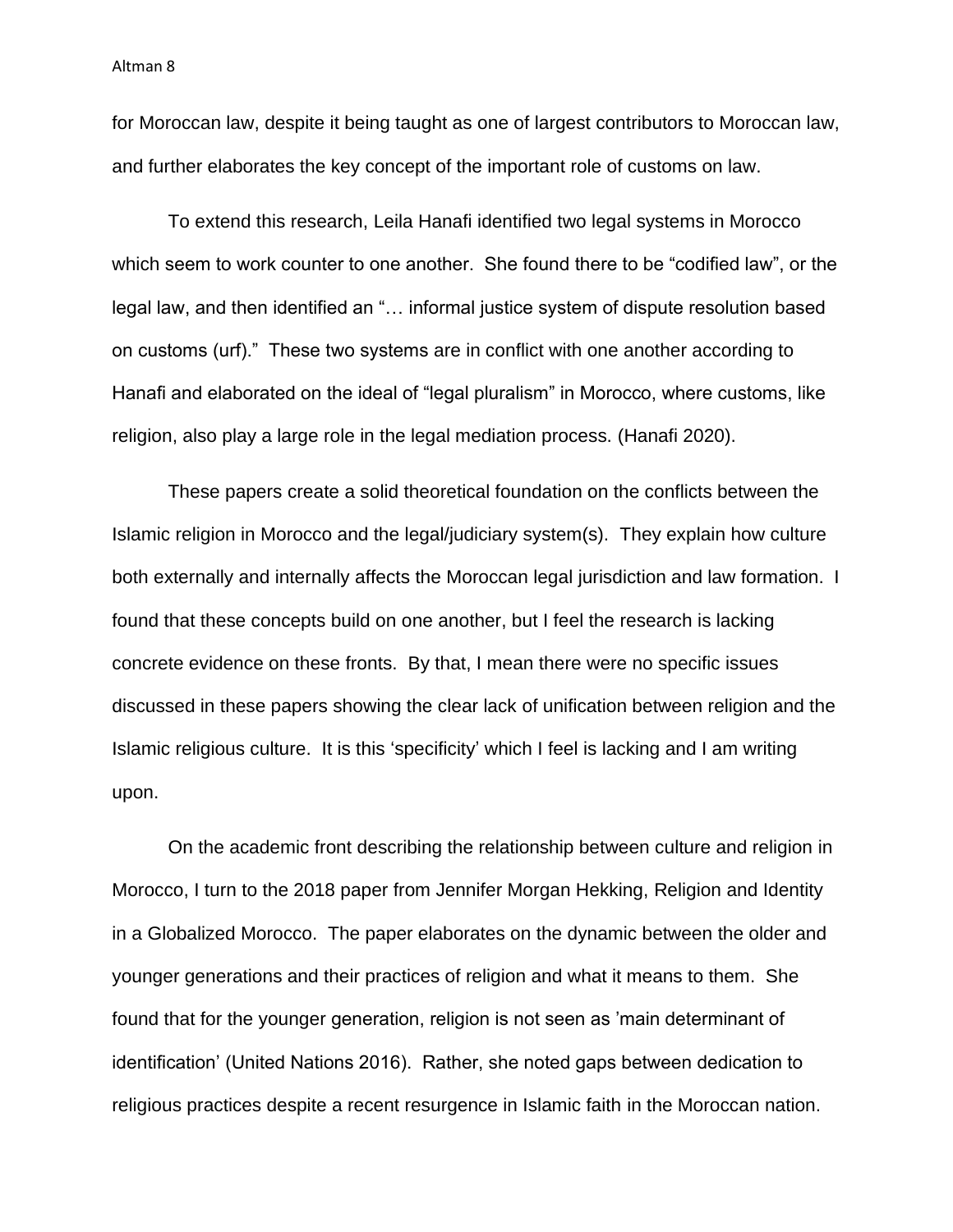Her research found that the Moroccan youth are not as religiously pious as the older generation.

This research explains that there is disconnect between Moroccans and their religion and their identity, specifically between the generation gaps. There are other factors for what makes the Moroccans' identity, and this leads me to go down other research paths such as studying social influences in Morocco to further elaborate and give concrete evidence of this explained distinction between religion and identity in Morocco.

I will be building off all this research in my paper to give solid evidence on the specific topic of "treatment of animals" to help show these theories or findings in this literature review in different areas than they were originally described.

#### **Methods**

Following the framework I gathered from my literature review, I devised a plan to break my paper down into a deep analysis of the three aspects' view on how animals should be treated.

I spent time reading analysis of Quranic and Islamic texts and Islamic stories to get the perspective on how animals should be viewed as compared to humans, what animals should be used in what ways, when and why to take care of ill animals, and finally how to dispatch animals. I find these areas to be the main points made from my research. I also held an interview with an Imam from my undergraduate college to get a further understanding of these religious laws and to help me categorize my research more clearly.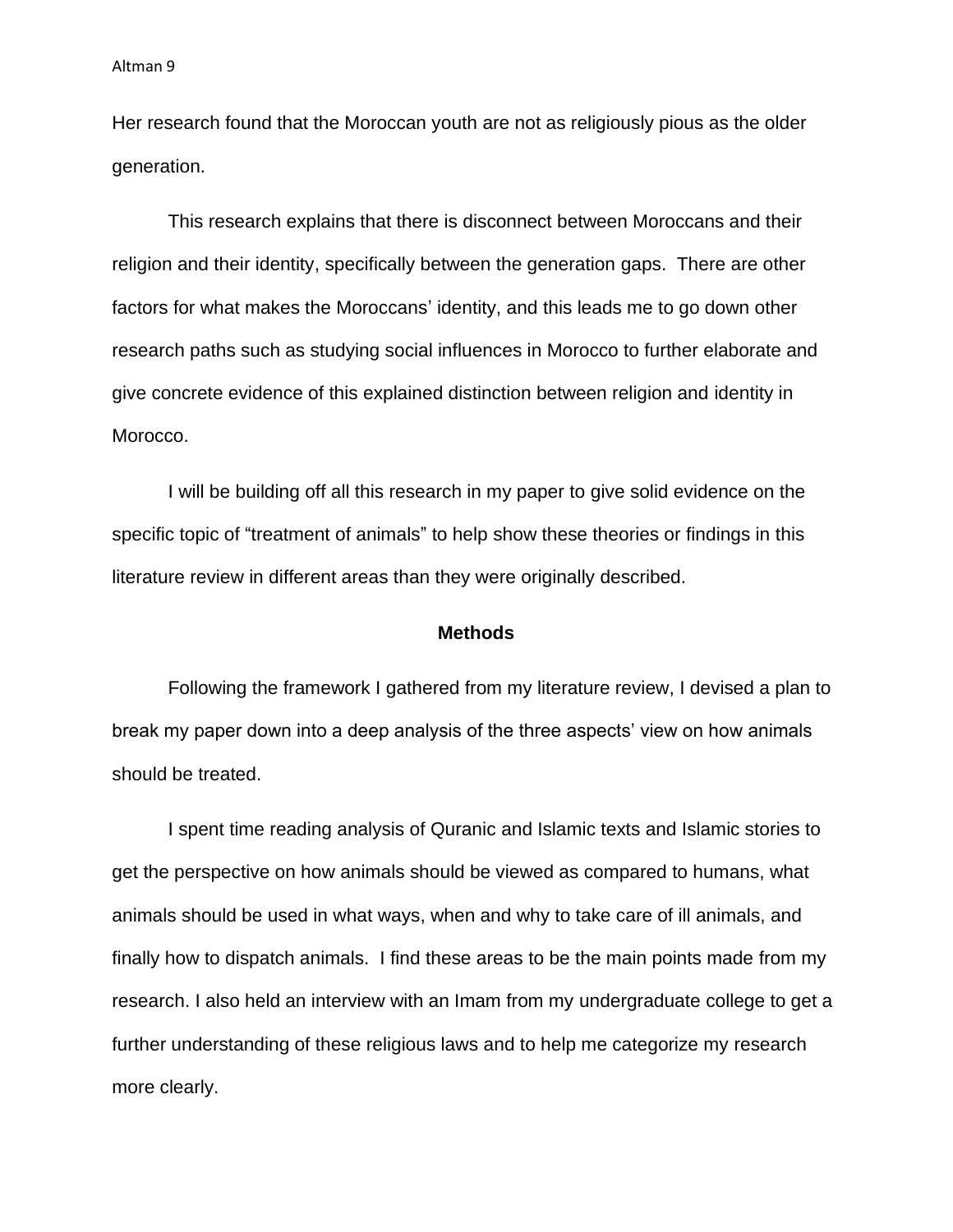To study the law, I found many independent international organizations which place an emphasis on studying and advising countries on how to change their law to assist animals' rights. These sources were used to help me get a good idea of what the current Moroccan law is in regard to sentience, animal welfare, and animal suffering. Another benefit to these sources is that they describe draft laws which are not in place yet but do show how the country is working now to make reform and progress.

Lastly, I researched the social aspect on what Moroccans are being taught by other influences in their communities and families. To study how Moroccans are being taught in their schooling, I relied heavily on research already conducted on the school system in Morocco. I also researched animal biology being taught in schools and the curriculum. Further influences I identified included the use of language to see how the language humanizes these animals.

Because I was able to find English-speaking Moroccans or English-speaking academics on the topics, interview collection was quite easy. I was able to have in person and online video meetings and not need an interpreter. The interviewees knew they were being interviewed for the paper and if they consented to being used as a source, they were quoted. Those who did not consent to allowing me to use their words in my paper offered great background insight which I was still able to use in my paper. As different people offered different areas of expertise, my interview questions varied by interviewee.

For my conclusion, I took all my findings on each of the individual studies I did and compared my work to show concrete evidence of the discrepancies which were highlighted in my literature review.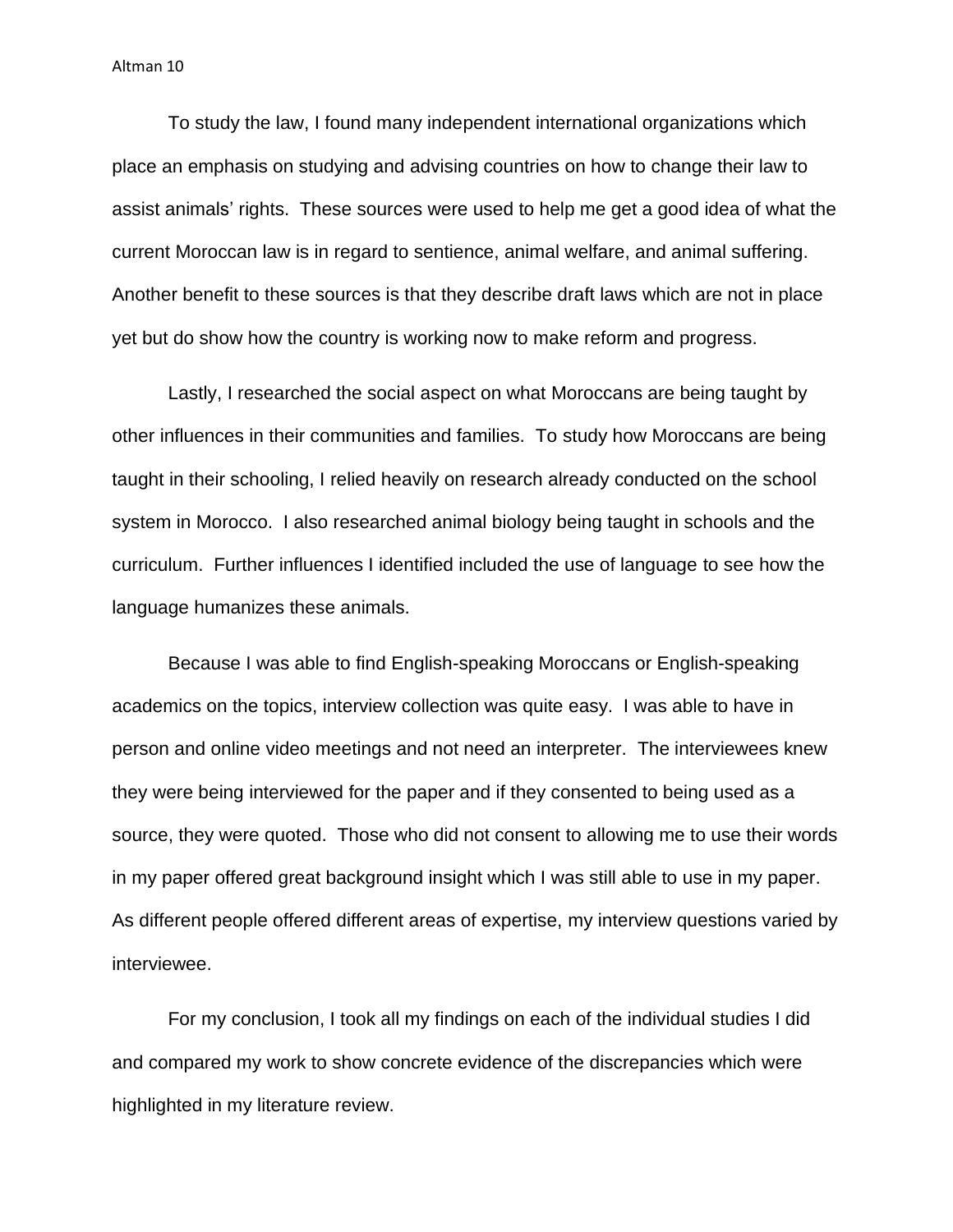## **Islamic Animal treatment**

In conversation with a philosophy professor at a university here in Morocco, they made the statement that when talking about the Moroccan, you talk about the Muslim. According to the United States Department of State, more than 99% of Moroccans are Sunni Muslim (U.S. Department of State 2020). In a country where Islam is recognized as the national religion and legislation is written under guidance of Islamic texts, I focus my first part of this paper on how the Muslim should treat animals. To analyze this topic, I will write on how animals should be viewed compared to humans, what uses animals have in the religion, how sick animals should be treated, and how animals should be dispatched.

The goal of this is to give context into how the practicing Muslim in an ideal Muslim society should be treating those they share their land with. This will help me with my conclusion as I plan to show the comparisons between the three categories of what forms identity and true animal wellbeing to assert the point that there are discrepancies between the reality and the theoretical

# - **Animals as Equals**

To begin this section, the Quaran states that Allah made all animals as pure beings and that all beings should be treated equally to humans. According to Hadith, dictations or translations of the sayings or actions of the Prophet Muhammad, "… a good deed done to an animal is like a good deed done to a human being, while an act of cruelty to an animal is as bad as cruelty to a human being" (Rahman 2017) As Muslims seek to see how to treat animals, there is a clear message that animals are to be treated like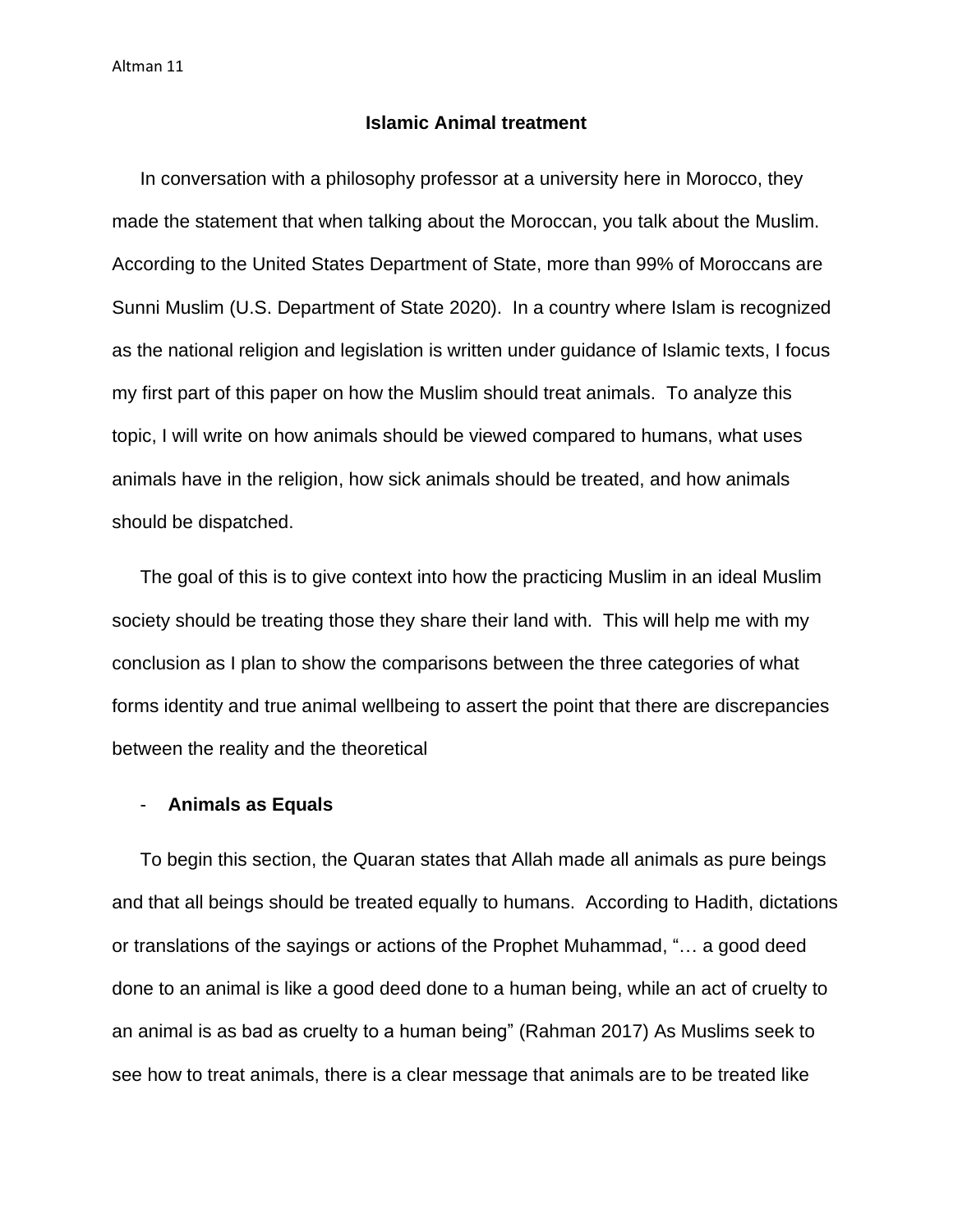humans. This statement I believe sets the foundation for how Muslims ought to interact with these other beings.

#### - **Uses of Animals in Islam**

While being equal to humans, there are also writings about how certain animals are meant to be used by humans to help advance humanity. Examples of how such animals are to be used include cattle being gifts for nutrition and warmth and other benefits (Surrah An-Nahl 16:5). Other animals are for "carry[ing] your heavy loads to lands that ye could not [otherwise] reach except with souls distressed: for your Lord is indeed Most Kind, Most Merciful" (Surrah An-Nahl 16:7). Some animals are also said to be used for riding as well. To all of these benefits that Allah gave the human, it is written in the Surrah Al-Haj, "We have made animals subject to you, that ye may be grateful" (Surrah Al-Haj 22:36). While all sentient beings are to be treated the same, humans have been gifted the right from The Creator to be assisted by some beings, things which they cannot do alone. Along with these certain animals which humans are permitted to utilize, there are writings which are to be closely analyzed on how treatment should extend beyond these uses.

While using animals for purposes of sustenance, warmth, using their limbs to carry things or you, one must also respect that these animals have their own agency and are not workers for humans but have their own direction and are their own subjects as well as dependents of Allah. It is written, "Seest thou not that it is Allah Whose praise all beings in the heavens and on earth do celebrate, and the birds (of the air) with wings outspread? Each one knows its own (mode of) prayer and praise, and Allah knows well all that they do" (Surrah An-Noor 24:41). To further animal rights, the "…Qur'an actually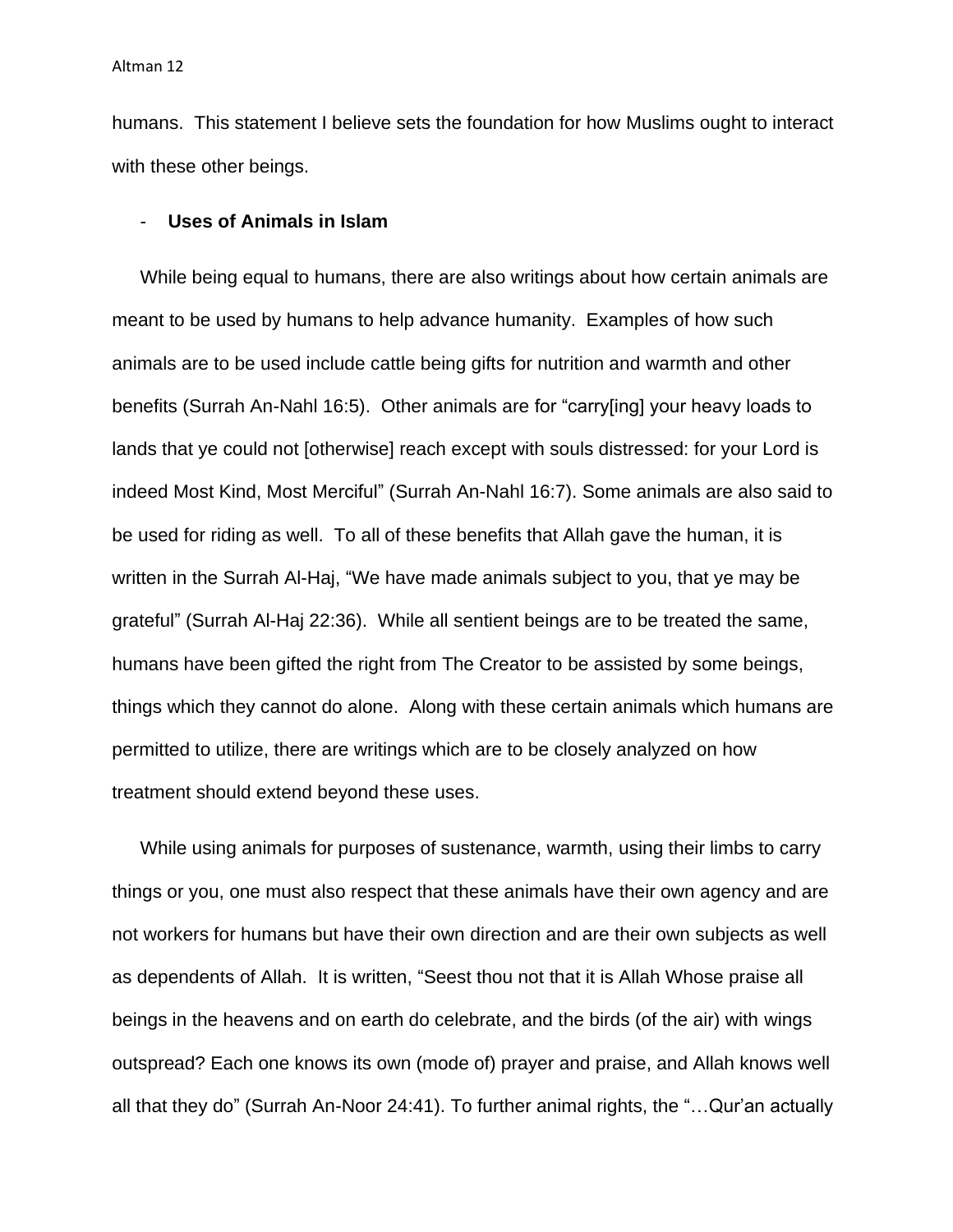forbids human actions which may lead to harm; transgress not in the balance, and weigh with justice, and skimp not in the balance … earth, He set it down for all beings Surrah Ar-Rahman 55:8–10" (Rahman 2017). So, by treating animals in ways sanctioned by the Qur'an and holy Islamic texts, one must respect the animal for they are also subjects of Allah and though they may help serve human's purposes, we also owe them the same respect which they give us when helping us. It is a two-way relationship that expands beyond the assistance of them unto us.

# - **Treating Ill Animals**

In interview with Imam Facchine from Hamilton College, he gave a story that is held closely to the Islamic religion in which Abu Hurairah (meaning Father of a kitten as wherever he went a cat would follow), a close companion of the Prophet Muhammed, found that a man helped quench the thirst of a dog and was sent to Paradise. This story told literally, "A man saw a dog eating mud from (the severity of) thirst. So, that man took a shoe (and filled it) with water and kept on pouring the water for the dog till it quench its thirst. So, Allah approved of his deed and made him to enter Paradise" (Sahih Al-Bukari 174). The layman version as explained to me was a man was devastatingly thirsty wandering through the desert and came across a well. As he saw it as a blessing from Allah, he climbed down the well to quench his thirst. Upon climbing out, he found a panting dog in dire need of water. He understood that he had the ability to help the dog and climbed down the well to fetch the water. He filled his shoe with water and with it in his mouth climbed out of the well so as to save the dog. As this one act took comparatively minimal effort and little time, he saved a life that day and was judged accordingly. Resultantly, he was sent to Paradise.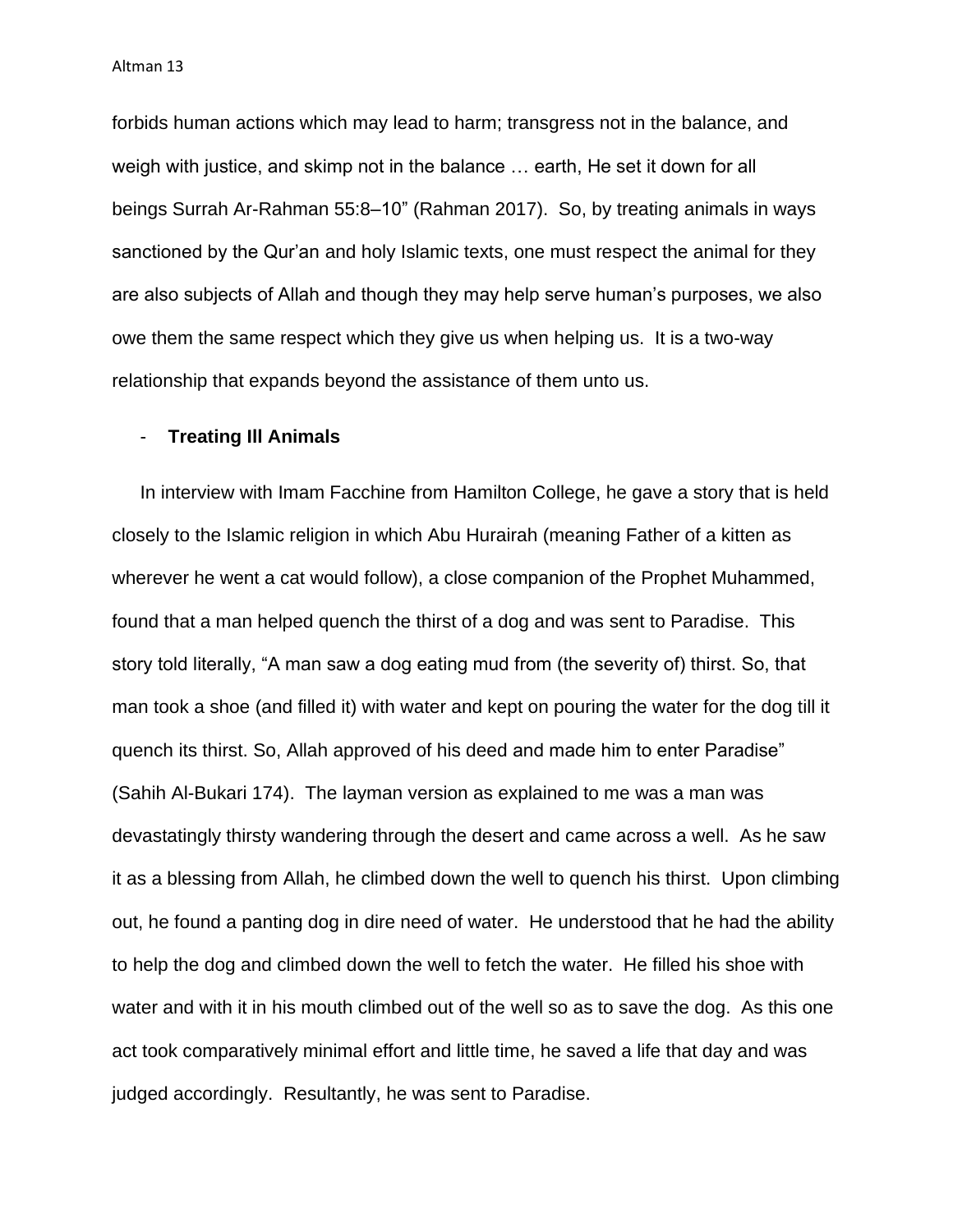The story of the man hydrating the dog shares the importance of helping the ill and injured animal. The man in this story is not the owner of the animal yet sees the duty he has to help it as another kin of Allah. The act was inherently good as the man did not expect reward from the action while still having the ability to neglect the dog and allow it to survive on its own as it may have been doing for much time in its life. Instead, he went out of his way and made a difference that made a difference in his final judgement. As I talk about treatment of ill animals and how we should take care of them, "there is a reward (ajr) for helping any living creature." (Hadith: Bukhari and Muslim). I wrote that animals are to be treated like humans. Like humans grow old, and there is a duty to care for one another in the context of an Islamic family and society, the Islamic community should care for all of Allah's creatures alike. It is written that, "No animal transgresses not in the balance, and weigh with justice, and skimp not in the balance … earth, He set it down for all beings" (Surrah Ar-Rahman 55:8–10). There is balance in the world founded on justice and as we care for ourselves, we must also care for others and their wellbeing and rights. By neglecting animals who should be treated as equal to humans physically and emotionally, the Muslim is failing the animal and will be judged accordingly.

## - **Dispatching Animals**

Animals are seen as sentient beings and by Islamic code should be treated as such. According to the National Institute of Health on Islamic treatment of animals, "Generally [in Islam], the killing of wildlife for any other reasons than food is always prohibited, as is the caging of birds, sports hunting, and animal baiting" (Rahman 2017). Also, killing animals, non-human, for the sake of food or warmth such as for their fur, must be done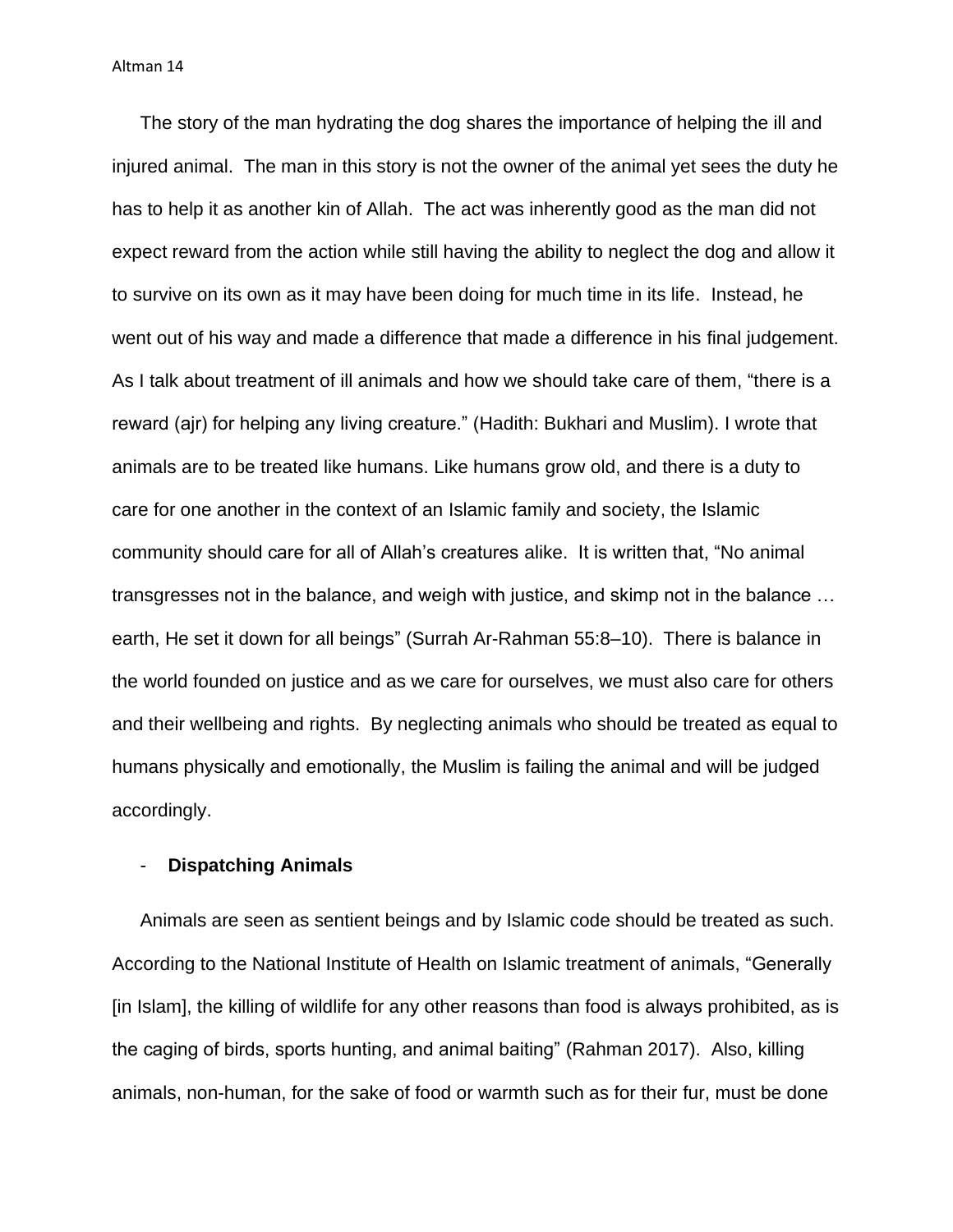in ethical Halal ways. Halal is a set of religious ethical laws by which the Muslim must abide by which states what animals it is okay to slaughter for what purposes and in what ways to ethically do so.

To further elaborate the wrongness seen in killing animals in Islam, Hadiths Ahmad and al-Nasai say, "There is no man who kills a sparrow or anything beyond that, without its deserving it, but God will ask him about it" (Rahman 2017). The Muslim should be mindful of every decision they make involving all living breathing creatures, and they be prepared to present their case in front of the ultimate judge.

## - **Application**

The words of Allah clearly express the equality between the human and the animal. The Muslim has a duty to take care of the animal like they would a family member. When in Morocco with all the animals on the streets seemingly aimlessly wandering in search of their next meal, their next drink, maybe their next pet, the Muslim should see these animals as their responsibility. Animals assist humans in ways that are expressly written in the Qur'an and Hadiths. But as they, the animals, do a lot for the Muslim, the Muslim must reciprocate by assisting in Allah's plan to care for these creatures.

Morocco is in a difficult situation as there are estimated to be more stray dogs and cats in Morocco than there are people. While there should always be an emphasis on helping all, it is important to keep in mind that one can only do the best they can and help as many as they can. If all band together to take care of the animals in the world and follow the instructions of Allah, then they will be living in the perfect one.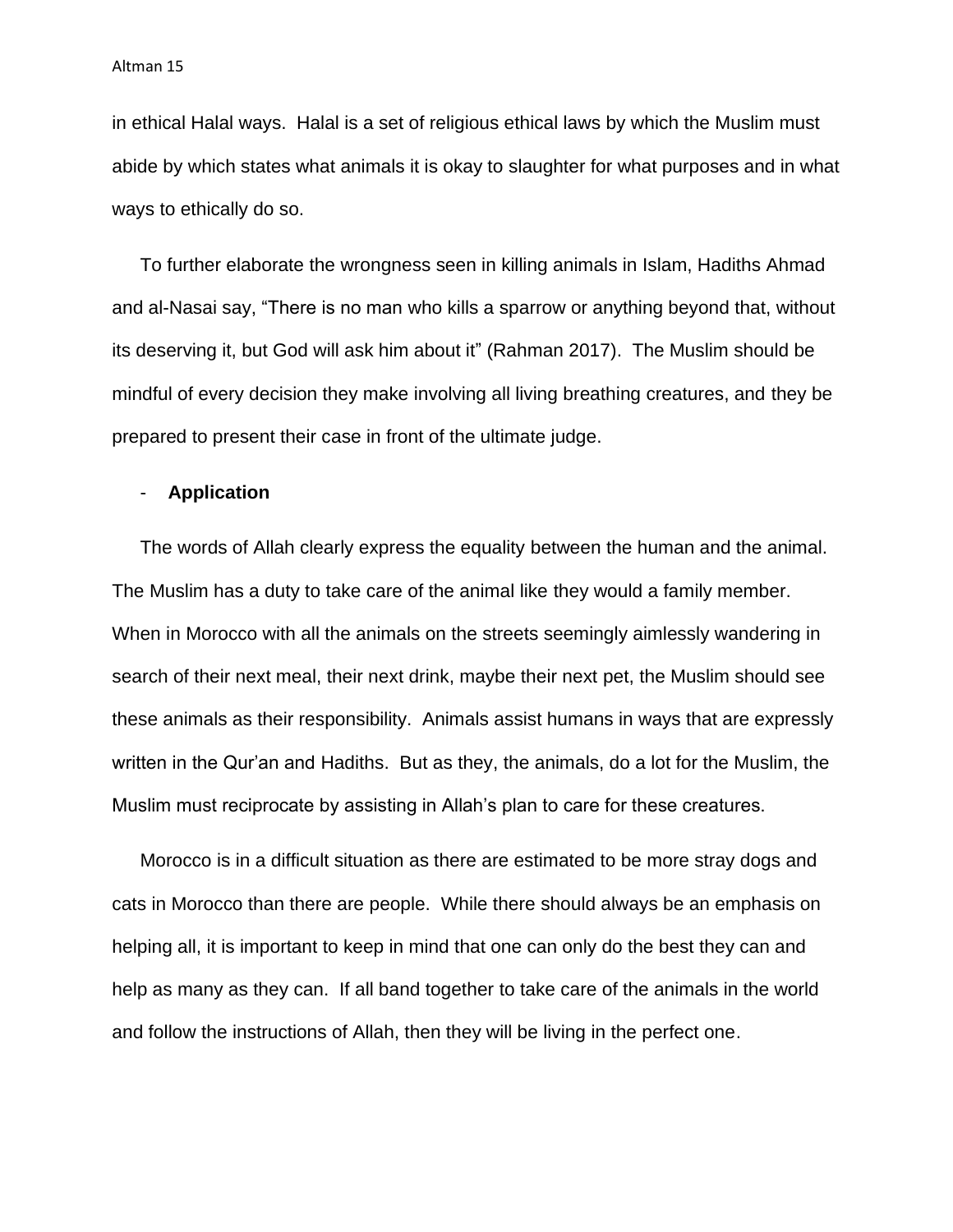#### **Moroccan Laws on Animal Treatment**

In Morocco, there are many influences on the legal system, and the legal system is ever-changing to reflect the desires of the people as a whole, as seen in the February 20<sup>th</sup> Movement response with a new constitution being drawn up. Though there is a large influence stemming from French Colonialism and the rich Jewish heritage in Morocco, laws still are meant to match the Islamic religion. Laws are created to protect the rights of the individual while promoting the wellbeing of the society as a whole.

In this section, I will review three important areas of the law with respect to animals: sentience, laws against animal suffering, and the welfare of wild animals, to get a scope on the extent of the law in Morocco. I believe these three will give a valuable base to compare laws of this Islamic nation to the Islamic region as well as to the Moroccan social component of animal treatment. To begin, I start with how the law views animals' sentience, or how Morocco identifies animal's ability to feel emotions like humans and the law's recognition that animals have their own agency.

#### - **Sentience**

According to the global welfare organization World Animal Protection who evaluates 50 countries worldwide about the legislation they have in place protecting animal rights and welfare, on a scale of A being the best to G being the worst, in their 2020 report, Morocco sits at 'F' on their Animal Protection Index (API). The organization has several categories in which they base this valuation with some such as the issue of sentience. The API takes these categories of evaluation and analyzes the laws that have been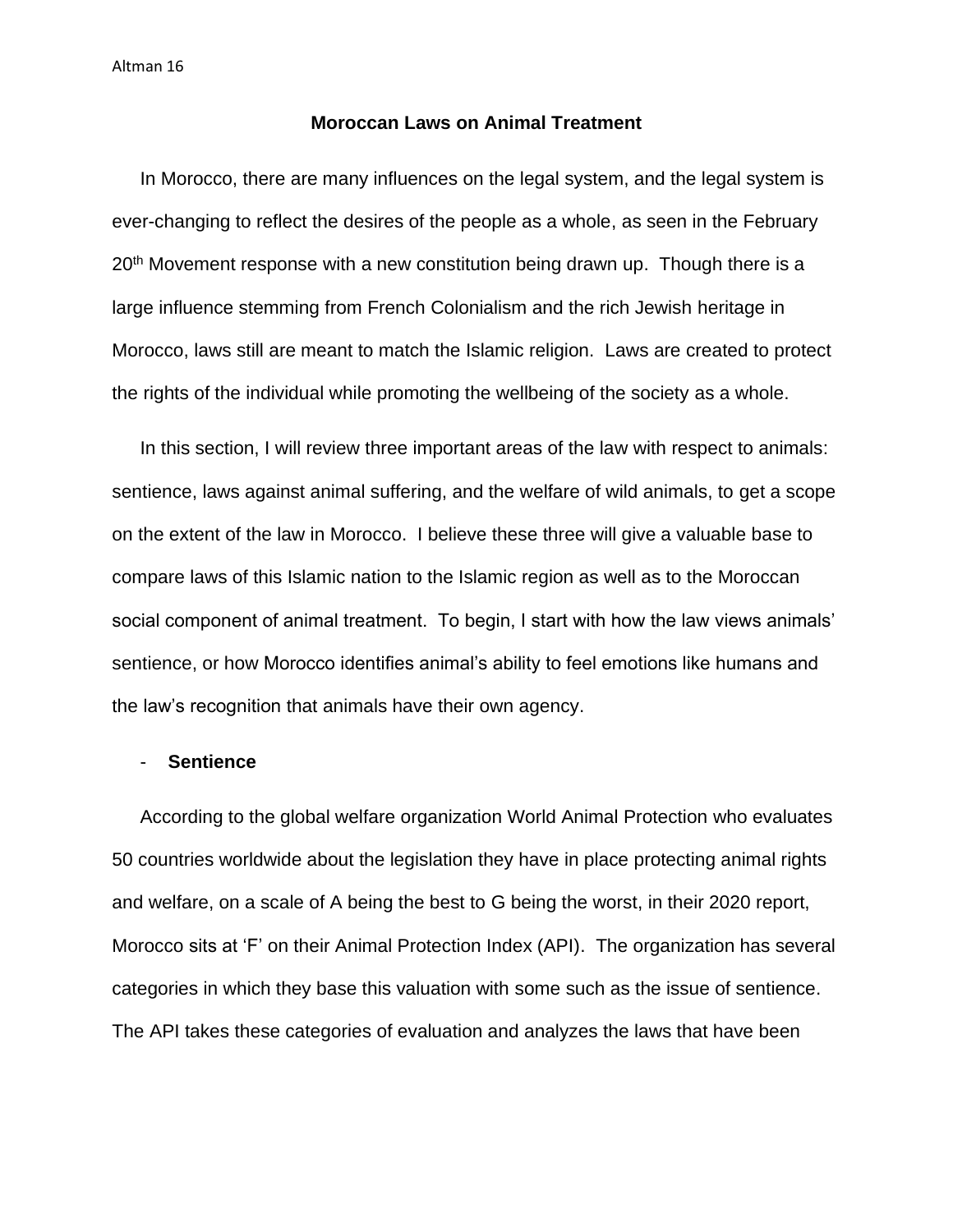written about these topics to see if they do an adequate job at promoting animal wellbeing.

The API has found that one of the leading issues with Morocco's governmental approach to treatment of animals is that they do not have any legislation that actively declares that animals are sentient beings. There is draft legislation, Projet de Loi 122- 12 which was to set standards for animal health and welfare, but this draft has not been passed into law. By not identifying animals as independently sentient, there is no base for how laws about the treatment of animals are to be written. This allows room for inhumane legislation to be created or inhumane interpretations of the law. The API names Morocco as a G, the lowest score, on how the government views animal sentience.

## - **Laws Against Animal Suffering**

There have been laws passed that protect animals from suffering, but the extent of the reach of these laws is quite limited. According to the API, "Articles 601, 602 and 603 of the Moroccan Criminal Code No. 1-59-413 1962 prohibit some conduct to certain categories of animals, as part of protection of property". This legislation is problematic as it only covers the wellbeing of limited animals and deems them as property rather than what the World Animal Protection organization would rather see as sentient beings. The proposed Law 122-12, as referenced above, was described in the study of the treatment of animals in marketplaces in Morocco being sold as food or as pets as, "… [providing] recourse for government officials to enforce to discourage people from poor animal welfare practices" (Bergin, Nijman, 2018).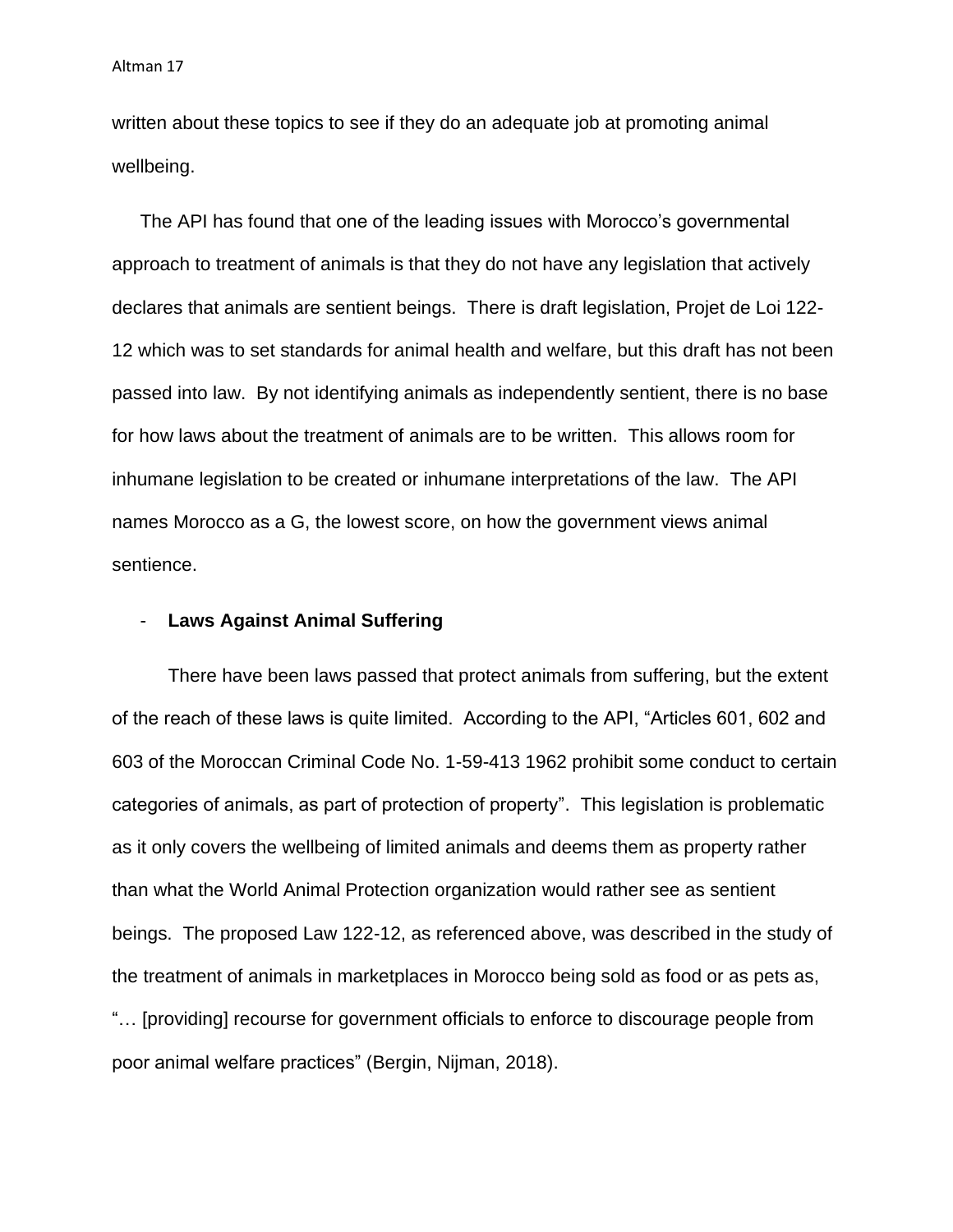Though these laws establish how 'property' are to be treated, there is an ambiguous ruling on how non-owned animals should be treated. Although there is the draft legislation in the making which would protect the rights of more animals, the World Animal Protection organization's analysis of it sees it as disheartening as only animals which serve a purpose to a human is being covered, yet still "... positive in many aspects, [but it] contains no provisions addressing animal suffering caused by negligent behavior". Under the new draft, only those animals which were domesticated and those who serve the purposes of helping with farming are covered, and the people who do the mistreatment may be able escape legal problems under ruling of negligence. All this combined gave Morocco a score of an F on the API under "Laws against causing animal suffering".

#### - **Protecting the Welfare of Wild Animals**

While there is a strong legal emphasis on how to treat domesticated animals, other animals where there are restrictions on killing include protected animals such as endangered species. These animals in 2011 Law No. 29-05 on the Protection of Wild Flora and Fauna Species and Regulating Trade, can only be killed by those with a hunting license to keep the species alive and limit trade of these animals. These licenses are given out after an exam, and there are laws in place where certain nature reserves have no hunting allowed. The proposed law 122-12 lacks in protecting wild animals as there and means there are currently no laws made on how one should treat wild or homeless animals.

These laws in place which only protect certain species of animals add to the problems of animal treatment in Morocco as they do not declare what is humane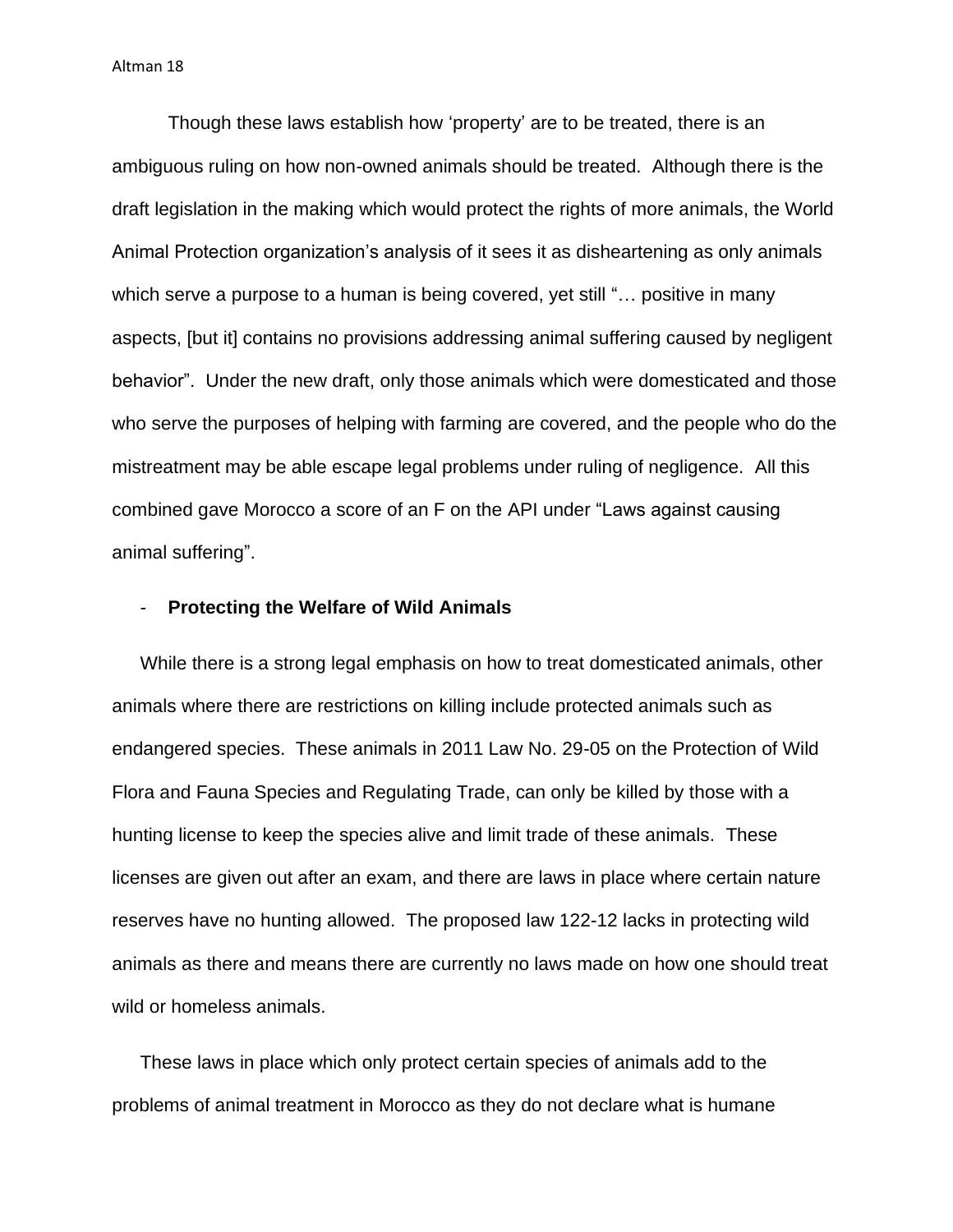hunting. It allows for the cruelest forms of hunting such as poisoning, trapping, or hounding (dog hunting), which the Humane Society of the United States says is not only inhumane for the animal, but also for the dog which is doing the hunting.

## - **Application**

While there are some laws put into place to protect animals seen as property, there is little enforcement and the penalties do not completely discourage one from causing harm to another being. In the 2018 study by Bergin and Nijman where they conducted research in major city centers finding animal rights violations, they said "in conversations with vendors, they possessed little knowledge of proper care and advised poor care and transportation practices, reflecting those observed in the markets. In many of the observed instances, increasing the animal's freedoms would not necessarily result in sufficiently appropriate welfare". Seemingly there is little enforcement of these laws if vendors' practices continue to cause physical and emotional harm to these animals found in the marketplaces to be sold for food or as pets. This allows for the continued practices of poor treatment even if proposed legislation 122-12 is passed, for though animals may have rights, it means little if people can be allowed to continue to mistreat them without legal penalty.

Currently, the penalty for unnecessary maiming or killing of animals seen under the law of property, is 2-6 months in prison and a fine of 200-250 Dirham (roughly onemonth minimum wage salary). This is only doubled if it is done while in the act of trespassing. This is subject to change if proposed legislation 122-12 is passed as, "under the draft law, those who commit ill treatment to domestic animals, tame wild animals or captive wild animals would be subject to punishment of a fine of 2,000 to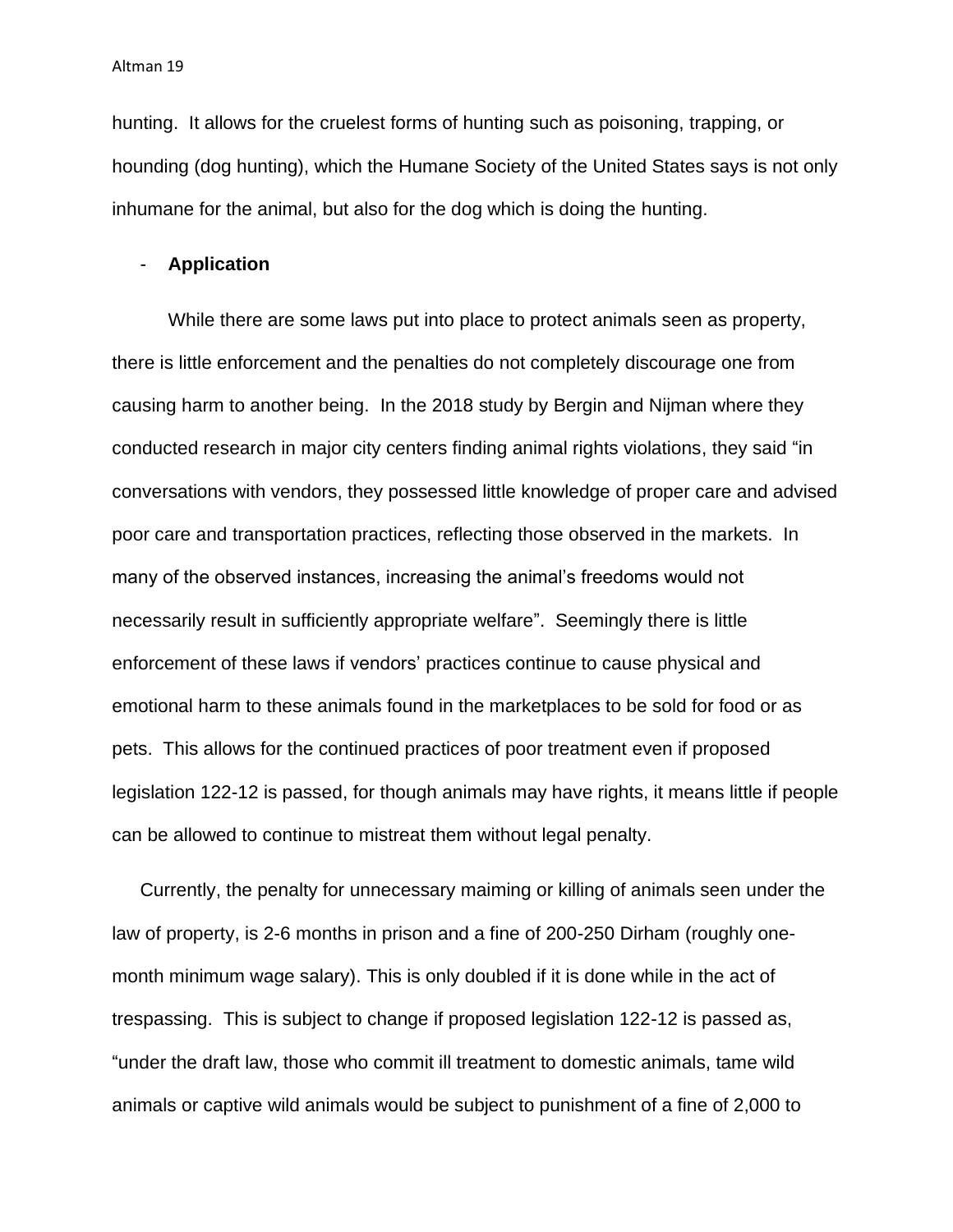20,000 dirhams (Article 87)" (API 2020). These newer imposed fines would be far more surmountable and provide the commitment the Moroccan government has to promoting the welfare of animals in the country, and not only domesticated ones but also wild ones. However, though the narrative seems that the government is eager to pass the legislation, the draft law has made little progress in the past few years while being on its way to becoming law.

#### **Society**

Culture plays a large role into what makes the person, but other influences that cover the scope of what makes a person include the society and the influence one person has over another. According to research by F. M. Anayet Hossain\*, and Md. Korban Ali in their paper, *Relation between Individual and Society*, in abstract, "… 'society' is the regularities, customs and ground rules of antihuman behavior. These practices are tremendously important to know how humans act and interact with each other". It is by this definition of society where I will try to understand what normalized practice of treating stray animals is. To understand what society is preaching to its inhabitants, I look at a few sources for my help.

In this section, I will analyze the societal role at large encompassing the schooling curriculum to better understand what is being taught from the older generation to the students of the new generation. For it is the older generation in society who have a major influence over the molding of the developing generation and can help predict how animals are to be taught.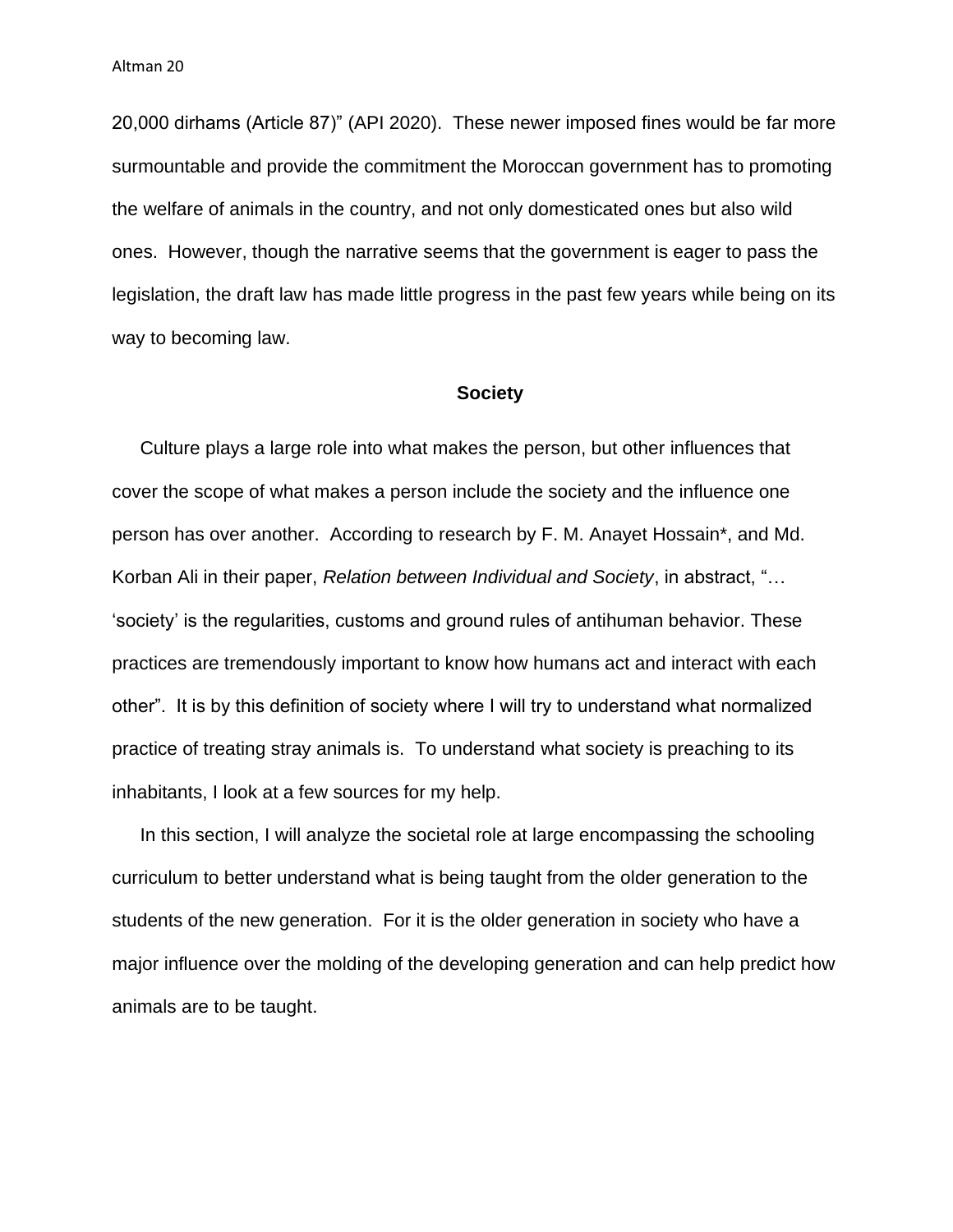# - **Teachings**

According to the Encyclopedia Britannica, Morocco allocates one-fifth of its spending budget on education and requires those aged 6-15 to attend school. So, I see this as crucial to analyze such an important developmental period for the youth. While Moroccan law may not be a comprehensive outlook on how all animals should be treated, the school is also seen as a direct authority of the teachings of social normality and social expectations. In this area of the paper, I will analyze what is being taught in school systems from the curriculum to how children retain the information.

To conduct this research, I first spent time understanding what the curriculum in schools included when talking about animals as well as found academic commentary on the subject.

## - **Moroccan Curriculum on Animals**

The Moroccon schooling curriculum has made an emphasis on a progressive teaching style on animals. What this means is that every year students, while young, build upon their understanding and knowledge of animals. This was well summarized in the academic paper by Zghida, et. al., called *How Morocco's Secondary School Students Classify Animals*. They found that, "… the field of animals, including humans, is examined in each group of years, with a very clear progression of knowledge and understanding over the six years: in the 1st year, it is about: examine the human body, recognize groups of animals and classify them; animals. By the sixth year, this will have evolved towards knowledge of the internal structure of the human body in relation to circulation". Further, below is an example syllabus for the grades 1-3 in Moroccan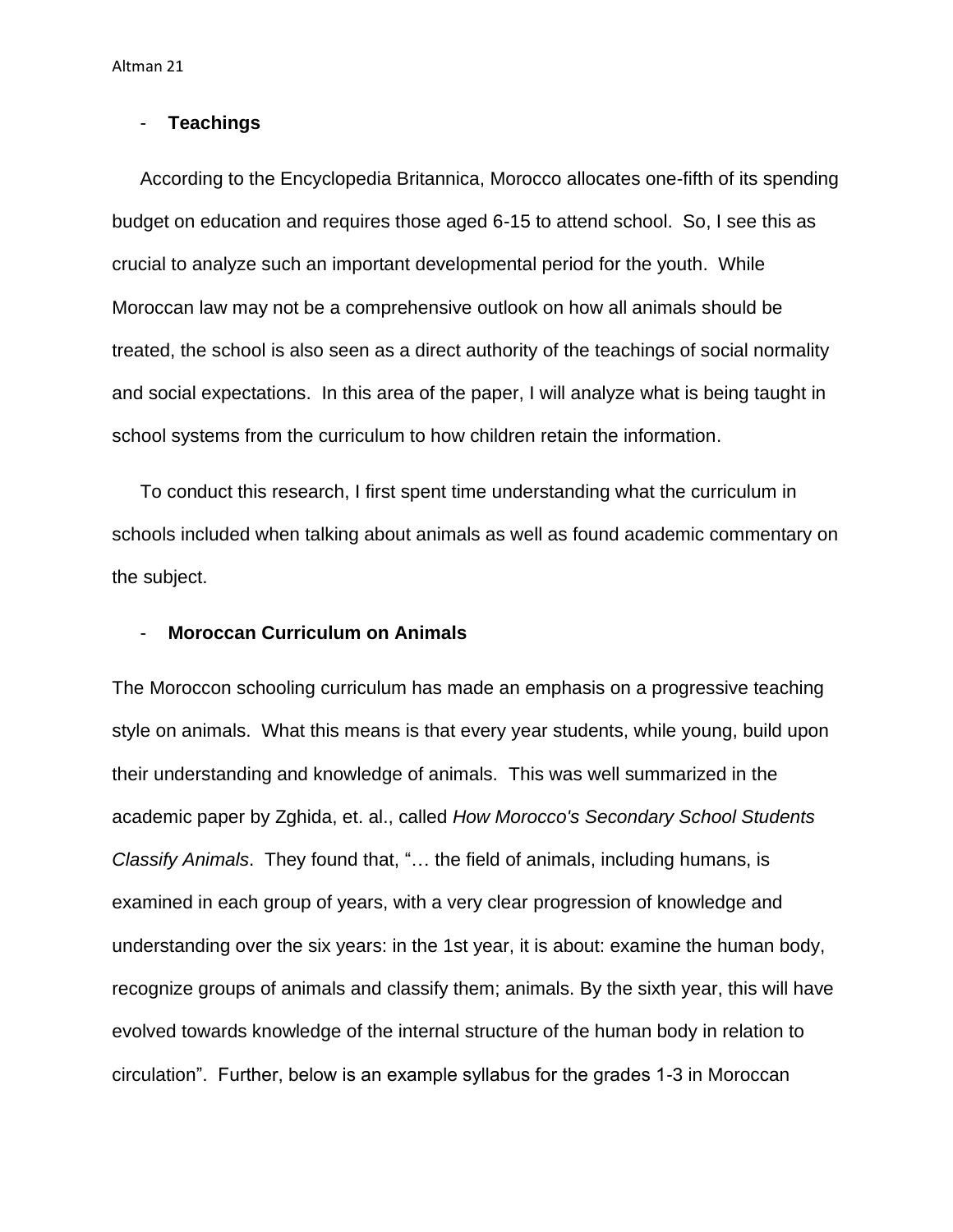schooling found in the paper, *Animal use in Life Sciences Education: Current Status, Teachers' and Adolescents' Attitudes and Alternatives* (Amahmid et. al., 2019). This research analyzes attitudes of Moroccan teachers and students' feelings towards the establishment of dissecting animals in curriculum. As seen in the table, there is a basic understanding and build up in knowledge in the animal biology field so as the years progress, the student should be more informed on the subject.

| Grades | Topics                                     | Experiments                                                                                               |
|--------|--------------------------------------------|-----------------------------------------------------------------------------------------------------------|
|        | Exploration of a<br>natural environment    | Extraction of invertebrates from soil samples using Berlese funnel                                        |
|        | Animal respiration in<br>different mediums | Respiratory System – Respiration system in Insects, fish, and terrestrial<br>vertebrates.                 |
|        | Humans and<br>vertebrate's nutrition       | Dissection of an herbivore animal (rabbit) to explore the anatomy of the<br>digestive tract               |
|        | Sexual reproduction<br>in animals          | Dissection of a mammal (mouse) to explore and identify the<br>reproductive system                         |
|        |                                            | Extraction and observation of fish gametes                                                                |
|        | The circulatory<br>system                  | Dissection and observation of sheep heart to identify and explore the<br>external and internal structures |
| 3      | The excretory system                       | Dissection and observation of sheep kidney to explore the external and<br>internal structures.            |
|        | The nervous system                         | Dissection and observation of cow's eye to explore the external and internal<br>structures                |
|        |                                            | Dissection and observation of the sheep's brain to identify the main<br>structures and major parts        |
|        |                                            | Frog spinal reflex                                                                                        |
|        |                                            | Observation of the spinal cord                                                                            |
|        | The muscular system                        | Exploration of the skeletal muscle characteristics/properties in frog muscle                              |
|        |                                            | Observation of the skeletal muscle structure                                                              |

Table 1

However, despite this reanalysis of animals every year, recent research has found that students are prone to misclass animals such as identifying turtles as reptiles and penguins as mammals. Among the reasons why this happens, one problem identified is that many students create their own definitions in what creates a taxonomic category. According to the research, these misidentifications are not because of the youth's tendency to make broad generalizations, but rather is more likely due to, "… the conflict between the biological and the elementary and/or personal of the pupils" (Zghida, et. al. 2019). This research shows that the teachings may be biologically accurate, there is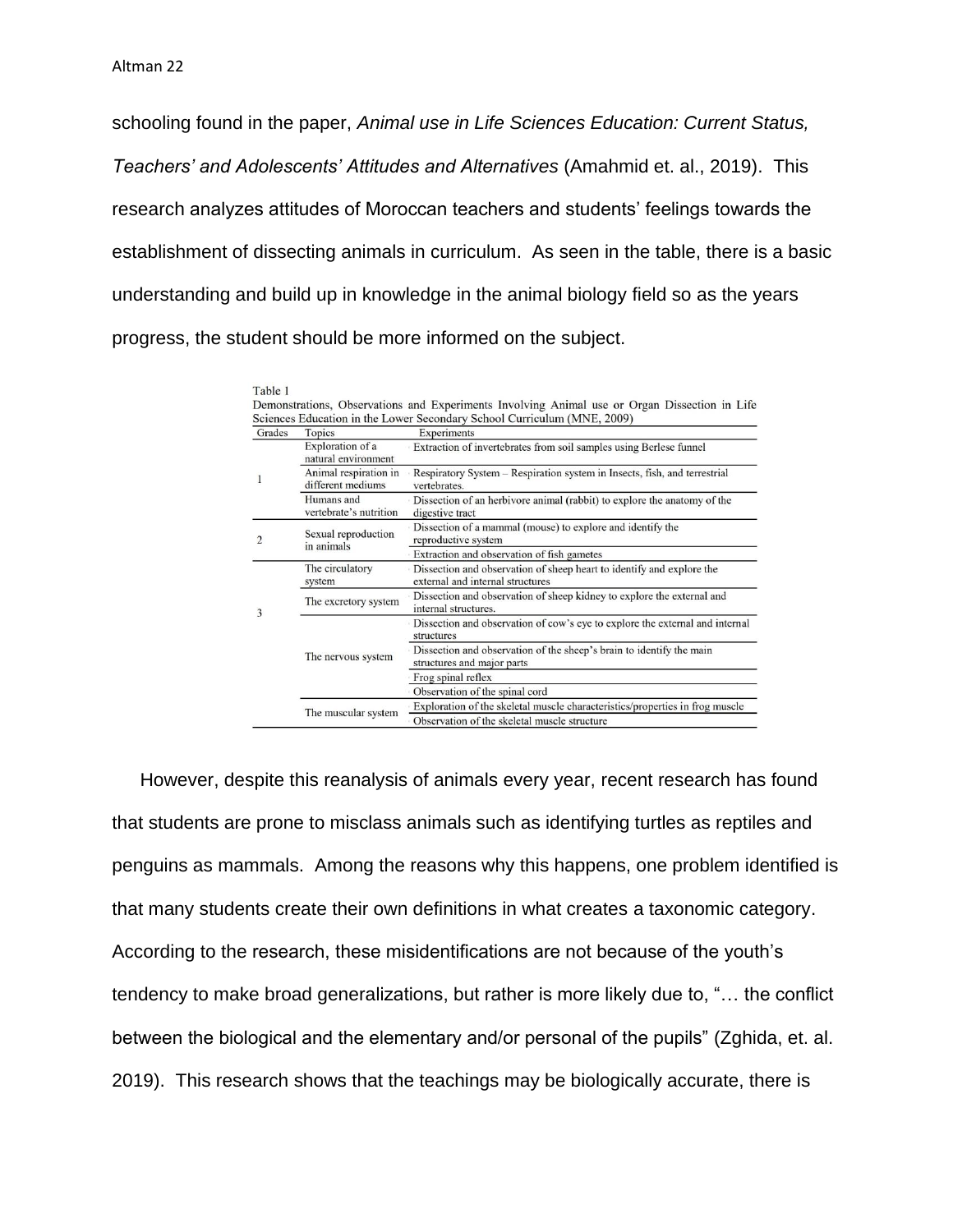still a discrepancy being formed between the student and the science and this, according to the article, boils down to how the children are being taught.

#### - **Language**

Languages also have a distinct way of showing the culture of a society through the expressions they use. Daniel Everett, a linguistic anthropologist, has done much research on the connection between language and culture. As part of his research, for foundation, he came up with a formula for what language is. He wrote in his book *Language: The Cultural Tool* that "Language =  Cognition + Culture + Communication" (Everett p. 35). He found that there is a direct relation between language and culture and that culture can be shaped by language and vice versa. Because of this, it is important to see how the language sees the animals as the way they are represented in speech are likely descriptions of how people see them.

As part of this research, I spoke with Robie from Hotel Majestic, and he said some critical expressions said among Moroccans in which animals are personified give these animals good and bad connotations. By calling someone a dog, for example, it is used as an insult for a dirty being. In addition, being called a donkey in Morocco means that person is not smart.

These sayings align with common messages given to me during my time in Morocco. Dogs are not clean animals whereas cats are. What has been expressed to me many times from conversations with locals, is that if a person goes to pray and has dog hair on them, then their prayers are no good as dogs are dirty animals. However, if a person goes to pray with cat hair on them, there is a sense of cleanliness to the cat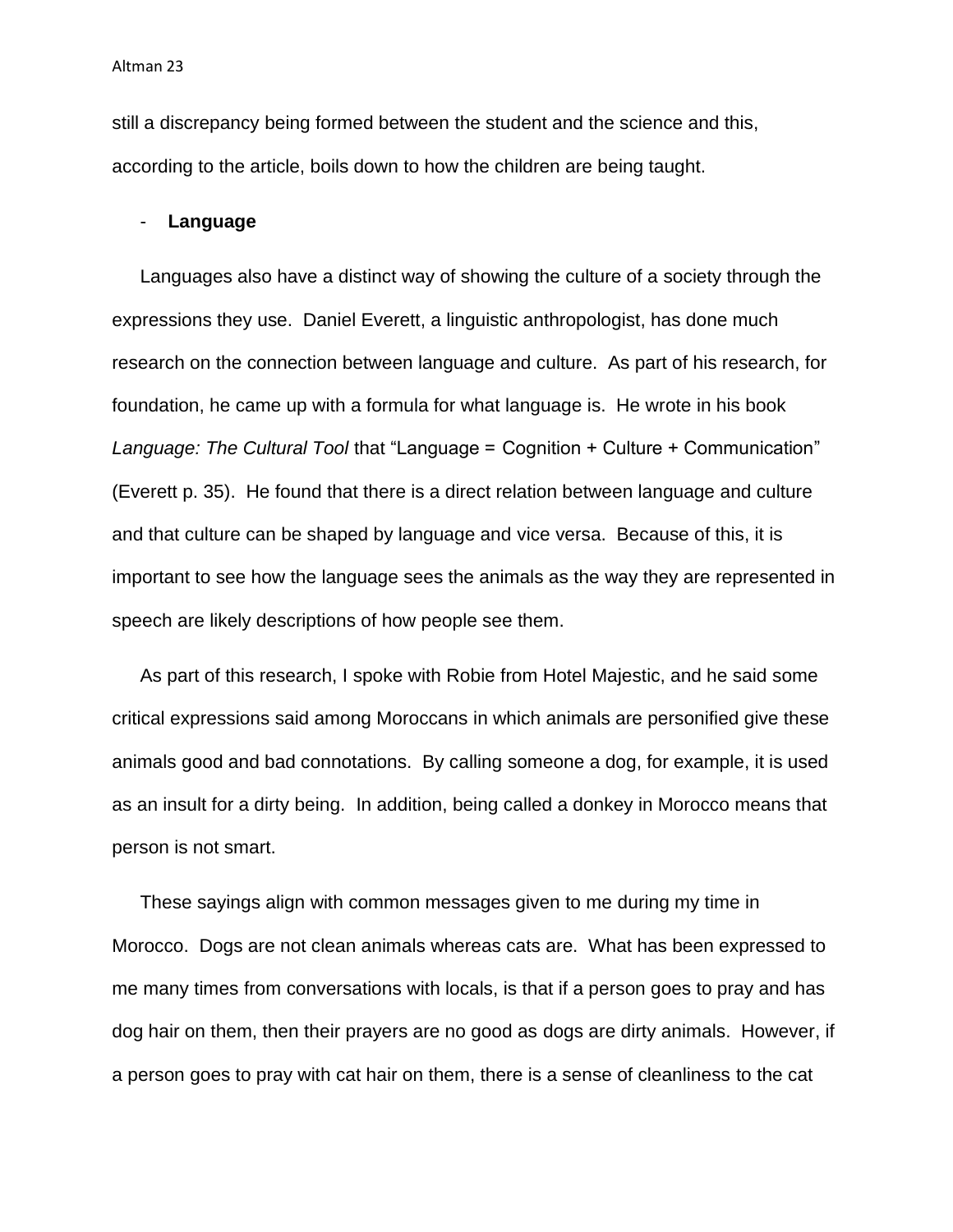because they constantly lick themselves to be clean, so it allows for the prayers to not be contaminated with uncleanliness.

#### **Conclusion**

The religion of Islam has a word that is preached called Khalifa which is the sense that humans are the maintainers of the world Allah created. In having this responsibility, we are to not only care for one another like our family, but the scope encompasses all animals. In the same sense, laws are created to protect the rights of the individual while promoting the wellbeing of the society as a whole. But the front-line workers who are to teach society's unwritten laws and ideas are those who teach the next generation.

In writing this paper, I found how these different influences on a Moroccan's life go about defining the treatment of animals in Morocco. Because Morocco is an Islamic nation, there is an importance placed on the religion which is supposed to be the basis of the legal system and the social system. To a similar extent, laws are supposed to be the defining boundaries of how a society should act according to the belief system of the society. And society should be the encompassment of the views of the culture found in the society. During the course of this paper, I found that though by definition there is supposed to be a common link between these pieces, there is quite a large gap between them.

As found in my literature review, Moroccan law is in addition patterned off French law and Jewish law. But there is Islamic cosmology which plays an important role in shaping Moroccan law, it places humans as being the caretakers of the earth, and then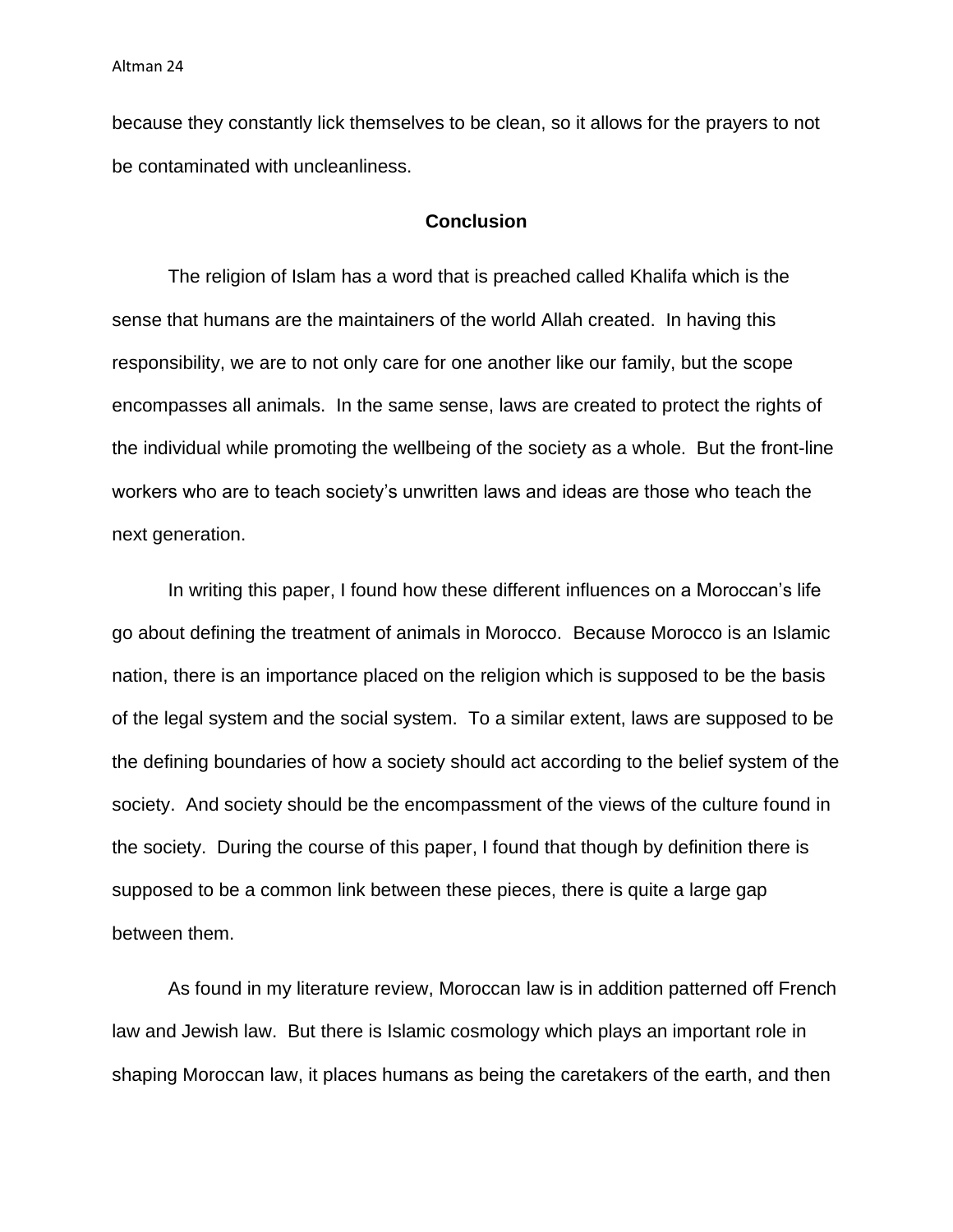you have Islamic legal tradition and foundation. So in interview with Imam Facchine from Hamilton College, we discussed all these influences in Moroccan law to better understand why religion which is supposed to be this major contributor is a very complete guide to how animals should be treated, but the law is really quite limited, he said if the "cosmology shifts underneath [this] view [with the inclusion of external legal influences – not just Islam] … now all of a sudden, it's only the laws… meant to govern people really, and animals are kind of like [an] afterthought… that might be a potential consequence" (Facchine 2021).

To demonstrate this further, I questioned him on what Islam says on killing an animal that poses a threat to a family and if you were allowed to kill them. He responded with, "Yes, and that goes not just to animals, but to you know, kind of like Stand Your Ground laws as well like, but it's also guided by principles. So, things that are threatening are to be repelled with the least amount of harm necessary… Right? So just because … a stray dog has the potential to bite you, it doesn't mean you take a rifle and you go out and, you know, now you're just exterminating stray dogs, right?" To exactly that point, what we find in society is that over the last 20 years, over 400,000 "innocent street dogs" were inhumanely culled in response to the abundance of unvaccinated unowned dogs (Robbins 2018). And how does the law respond to the massacre? The police, government officials, can also be found cleaning up after these killings and threatening to arrest locals who question their actions for supporting these killings (Safi-Eddine 2018). And there is a disconnect between law and society to be found.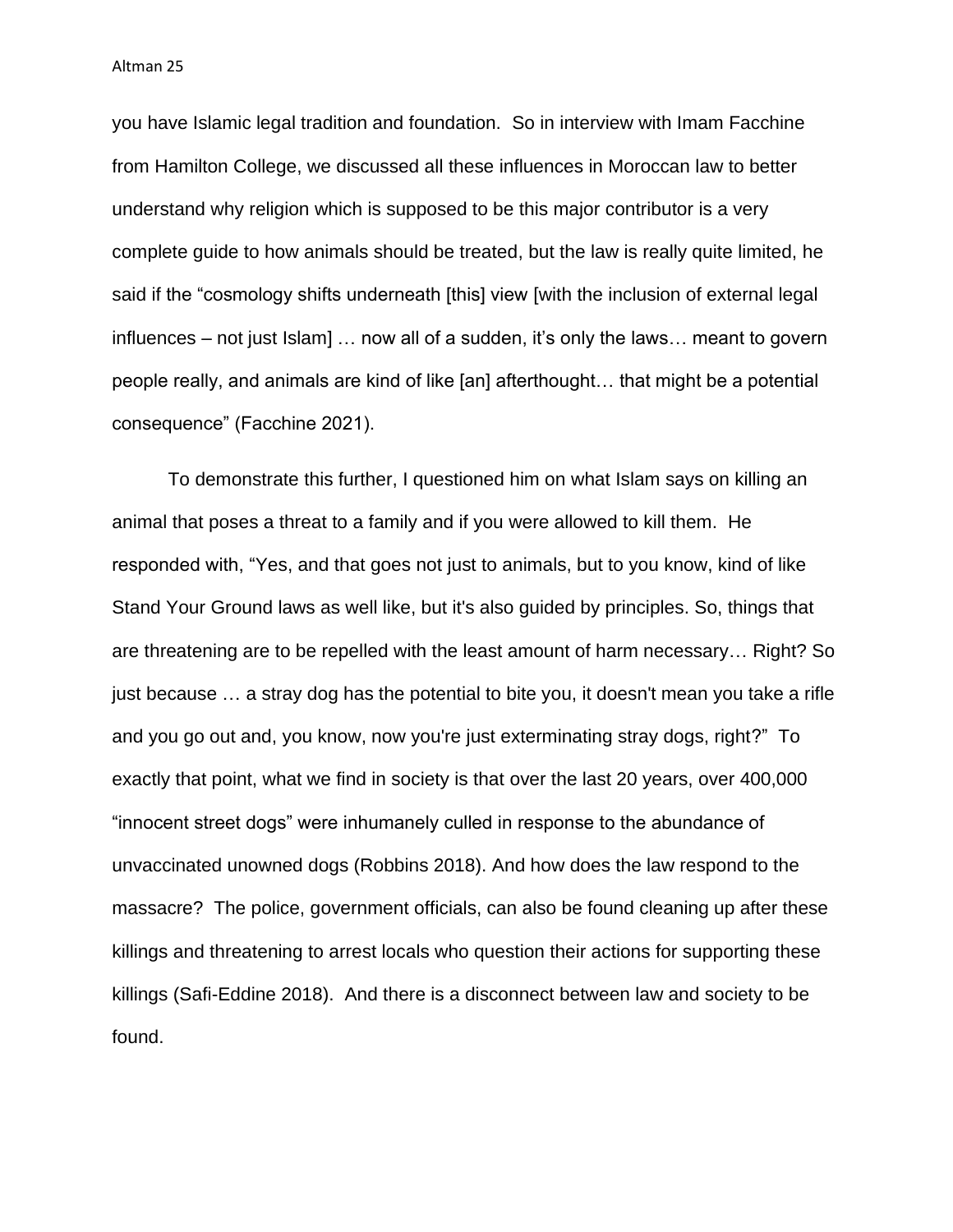In medinas (city centers) throughout the country, there is a clear mistreatment of animals from the over crowdedness of pens of animals about to be slaughtered, to the poor sanitary conditions they face - animals are not well cared for in these spots. What I found was that though there may be laws which ban this treatment, or draft laws in the makings, they may not be enforced, and people may not change anything about their practices in response to the laws.

The youth also seem to be struggling to study, understand, and retain animal classifications though there is animal biology taught every year in the schooling systems. And the modern language has developed allowing for social influences such as poor linguistic humanizations of some animals, despite there being dissections and discussions where life is being taught to be appreciated and valued.

I have found that in a country where the calls to pray are proudly made five times a day and where the government officials are seen as high ranking members of society and pictures of the king and his family are hanging in the rooms of many businesses and buildings, all three influences of the religion, the law, and social influences, see and teach what animals are and which animals should be treated in what manner, all in different ways.

#### **Limitations**

As there is no universally accepted answer to how the religious texts should be interpreted, I relied on interpretations of the words by scholars, and I tried my best using the sources available to me. I understand that there are differing views on what these texts may say, so I recognize this as being one of the problems in my analysis.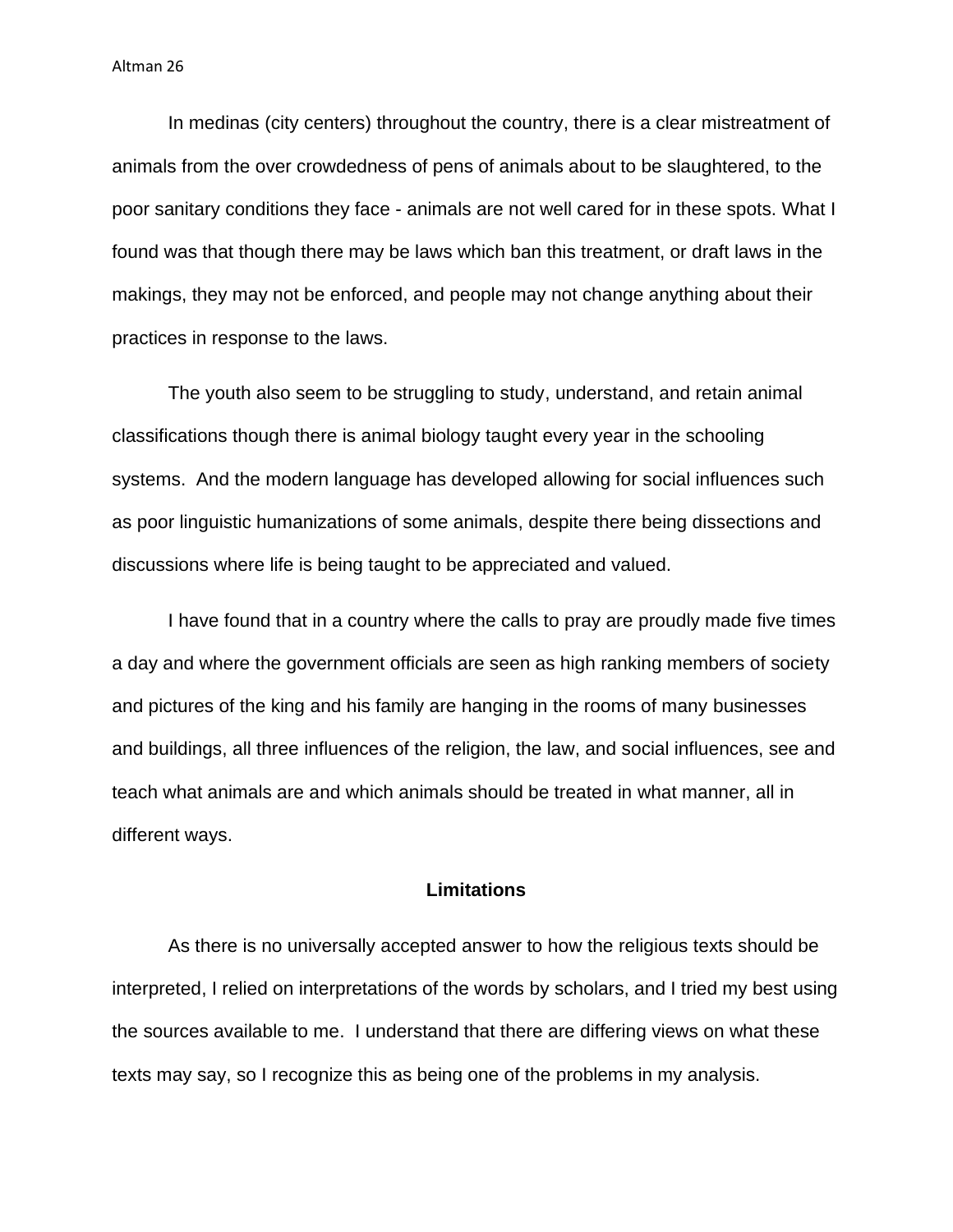To analyze the laws, I relied on the work of international non-governmental organizations for my facts on the topic. At no point did I allow the Moroccan government to comment or assist me and my research which could give a pointed review of the laws in Morocco.

As for my research to study the school curriculum, the work I did was reviewing the work of others which could have its own limitations.

My time in Morocco was limited so I wrote on the subsections of each topic with which I had resources to easily study. There are many other influences to religion, law, and society, and these other influences must also be taken into account when trying to come up with your own conclusion and can limit the extent of mine.

Lastly, this paper was written on modern Morocco from my interpretations of how animals are being treated. There has been a shift in recent years where dogs are becoming increasingly adopted as a family member for utility rather than for uses such as protection. Further, there are people in society who work to help fight for animals and dogs in particular rights. So, the subject of this paper will always be shifting, and the conclusions may not always hold.

## **Recommendations for Further Study**

I would certainly like to see further study in this paper. I wish for more in-depth research into the legal sector to see how the legal department is continuing to recognize animal's rights, and I would also like to see other areas of life where there are discrepancies between the three noted areas in this paper. I think it would be very helpful to interview some in the Moroccan government to have a better take on what is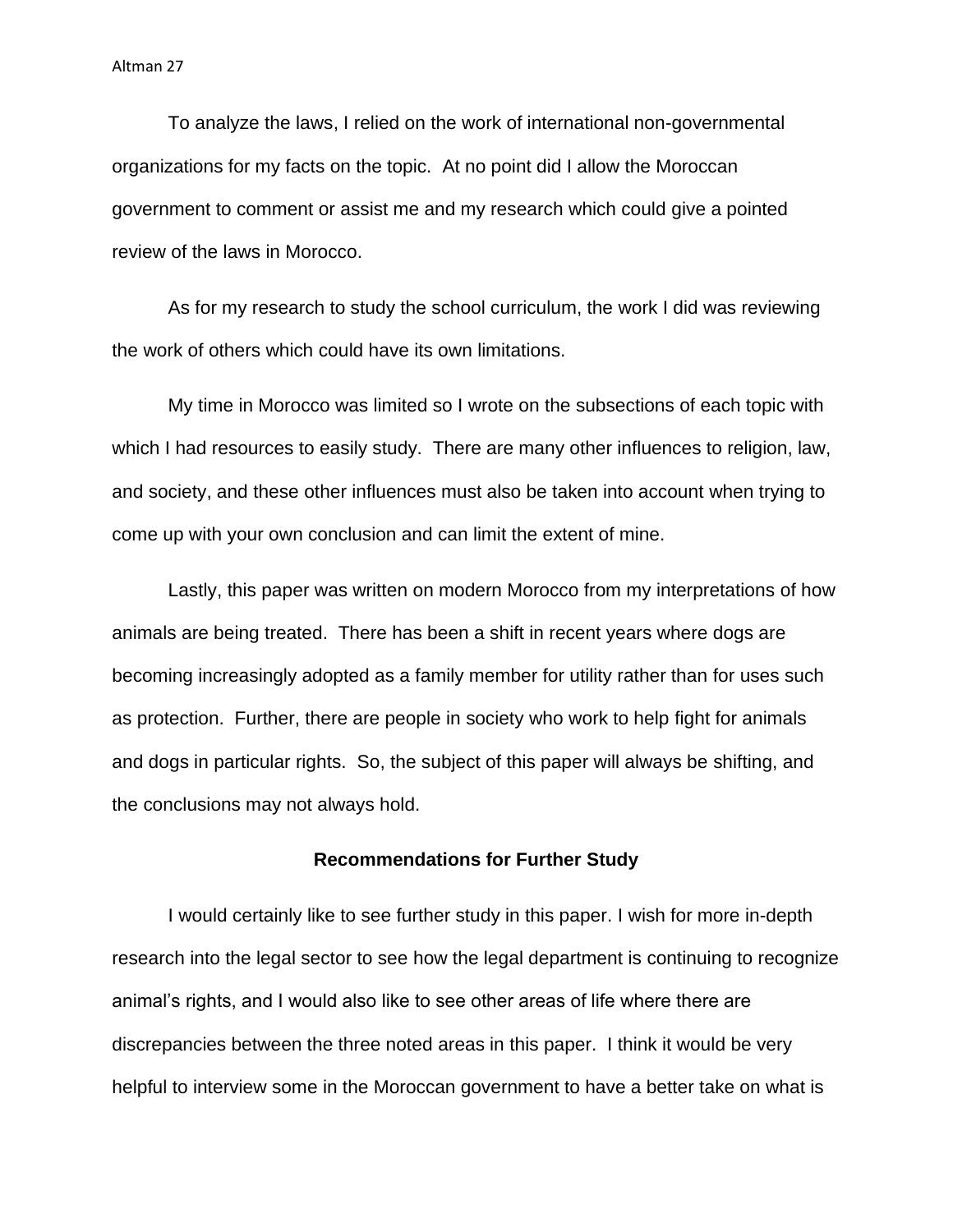currently being said amongst those who make the laws. I would also like to see how court cases are being worked on the subjects which I wrote about.

Secondly, with more time I would have liked to have interviewed teachers and parents to better understand how socially and linguistically animals are being taught. I think this would give more evidence to support the general conclusion of the research paper and give a more personal look into the Moroccan youth and how they are directly being taught from adults in positions of authority.

An area in which I think this paper could be applied is human rights or more specifically the discontinuity between religion, law, and society from the treatment of refugees. From my experience in Morocco having been able to meet and interview refugees who have come to Morocco to live or see it as a point to cross into Europe, I think it would be important to try to make the same distinctions I have made here with how animals are treated as I fear that there will not be many differences between this paper and that one.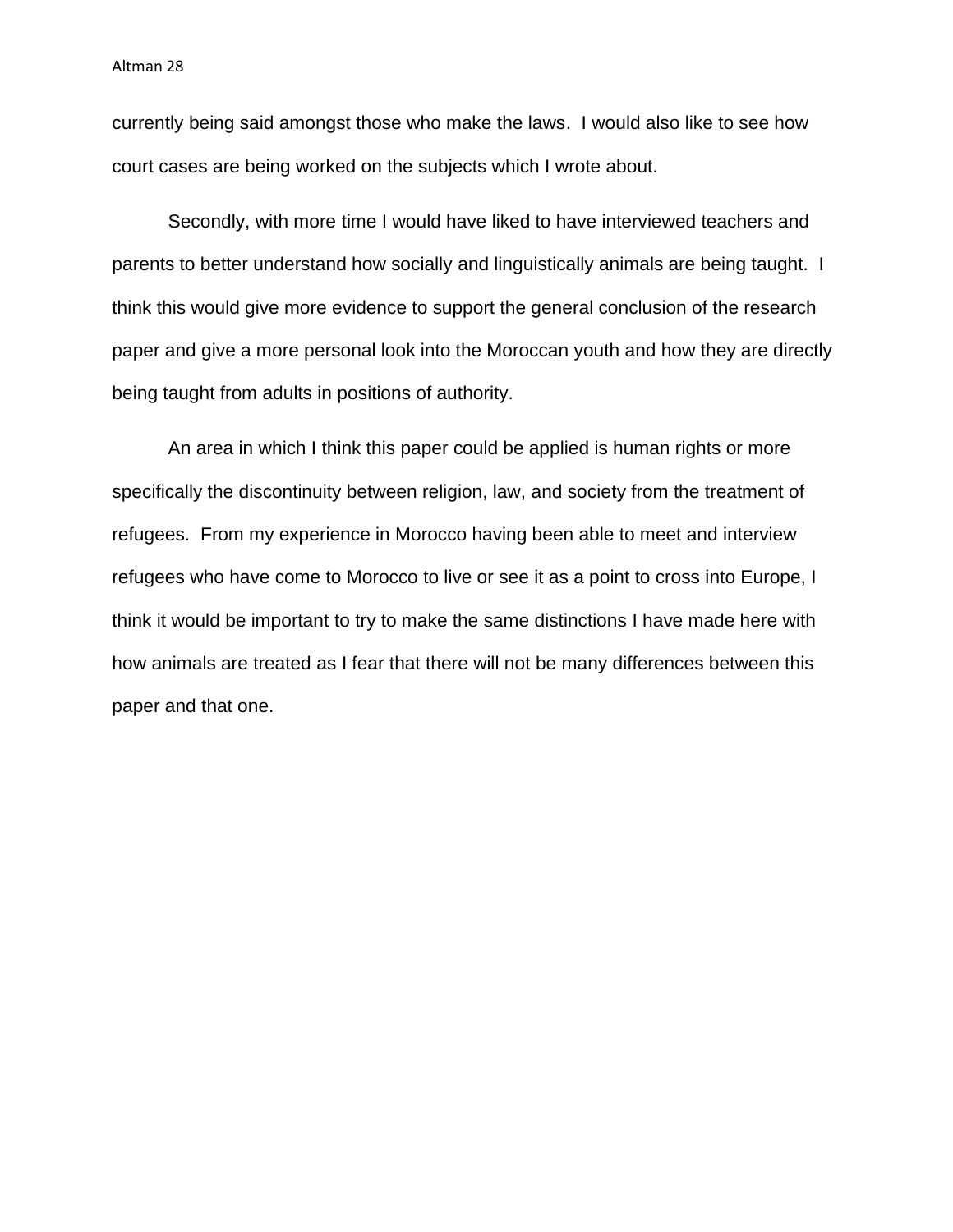# **Bibliography**

Altman, Michael, and Robie. Animals in Morocco. Personal, 2021.

- Altman, Michael, and Tom Facchine. Understanding Islam. Personal, November 26, 2021.
- Amahmid, Omar, Youssef El Guamri, Mohamed Yazidi, Bouchra Razoki, Khadija Kaid Rassou, Youness Rakibi, Ibrahim Amine Farouk, and Fadya Charkaoui. "Animal Use in Life Sciences Education: Current Status, Teachers' and Adolescents' Attitudes and Alternatives." Anatolian Journal of Education 4, no. 2 (2019): 69– 80. https://doi.org/10.29333/aje.2019.428a.
- "Animal Protection Index." Morocco | World Animal Protection. Accessed December 13, 2021. https://api.worldanimalprotection.org/country/morocco.
- Bergin, Daniel, and Vincent Nijman. "An Assessment of Welfare Conditions in Wildlife Markets ..." Research Gate, 2018.

https://www.researchgate.net/publication/327002300\_An\_Assessment\_of\_Welfar e\_Conditions\_in\_Wildlife\_Markets\_across\_Morocco.

Butera, Netty, and Kevashinee Pillay. "Update: Introduction to the Moroccan Legal System." UPDATE: Introduction to the Moroccan Legal System - GlobaLex, 2018. https://www.nyulawglobal.org/globalex/Morocco1.html.

Dalmasso, Emanuela, and Francesco Cavatorta. "Political Islam in Morocco: Negotiating the Kingdom's Liberal Space." Contemporary Arab Affairs 4, no. 4 (2011): 484–500. https://www.jstor.org/stable/48599777.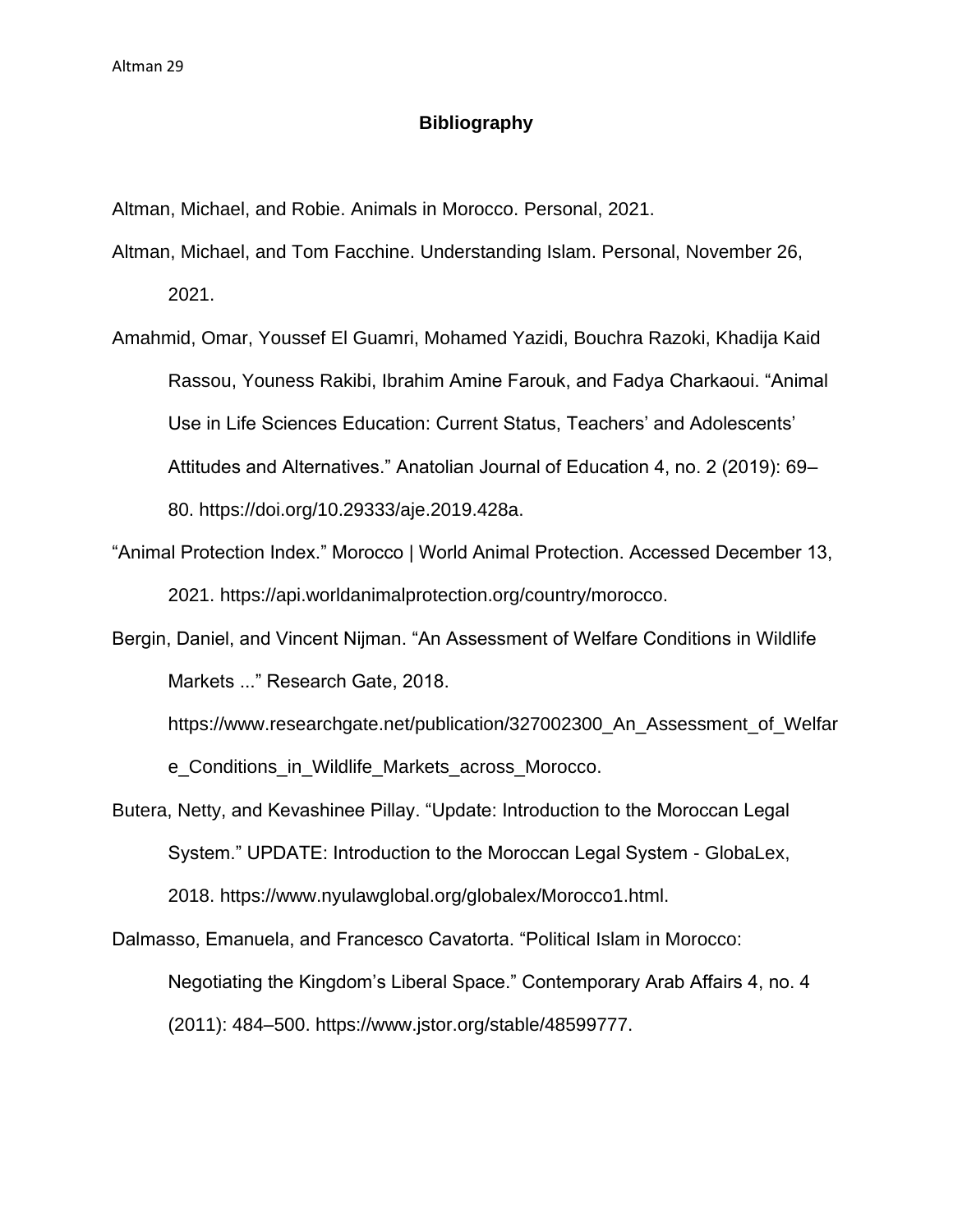"Education of Morocco." Encyclopædia Britannica. Encyclopædia Britannica, inc. Accessed December 13, 2021.

https://www.britannica.com/place/Morocco/Education.

Everett, Daniel Leonard. Language: The Cultural Tool. London: Profile Books, 2013.

- "Facts about Bear Hounding." The Humane Society of the United States. Accessed December 13, 2021. https://www.humanesociety.org/resources/facts-about-bearhounding.
- Hanafi, Leila. "The Legal System of Morocco Konrad-Adenauer-Stiftung," 2020. https://www.kas.de/documents/265308/265357/Legal+System+of+Morocco.pdf/2 3060d5a-26e0-64a0-7b8f-8b3640d68865?version=1.0&t=1596788324505.
- Hekking, Jennifer Morgan. "Religion and Identity in a Globalized Morocco ." SIT, 2018. https://digitalcollections.sit.edu/cgi/viewcontent.cgi?article=3861&context=isp\_col lection.
- Hobart, Erika. "Morocco Has 3 Million Stray Dogs. Meet the People Trying to Help Them." Animals. National Geographic, November 5, 2021. https://www.nationalgeographic.com/animals/article/meet-the-people-helpingmorocco-stray-dogs#:~:text=Wild%20Cities-

,Morocco%20has%203%20million%20stray%20dogs.,people%20trying%20to%2 0help%20them.

Hossain, Anayet, and Korban Ali. "Relation between Individual and Society." Open Journal of Social Sciences. Scientific Research Publishing. Accessed December 13, 2021. https://file.scirp.org/Html/8-1760197\_49227.htm.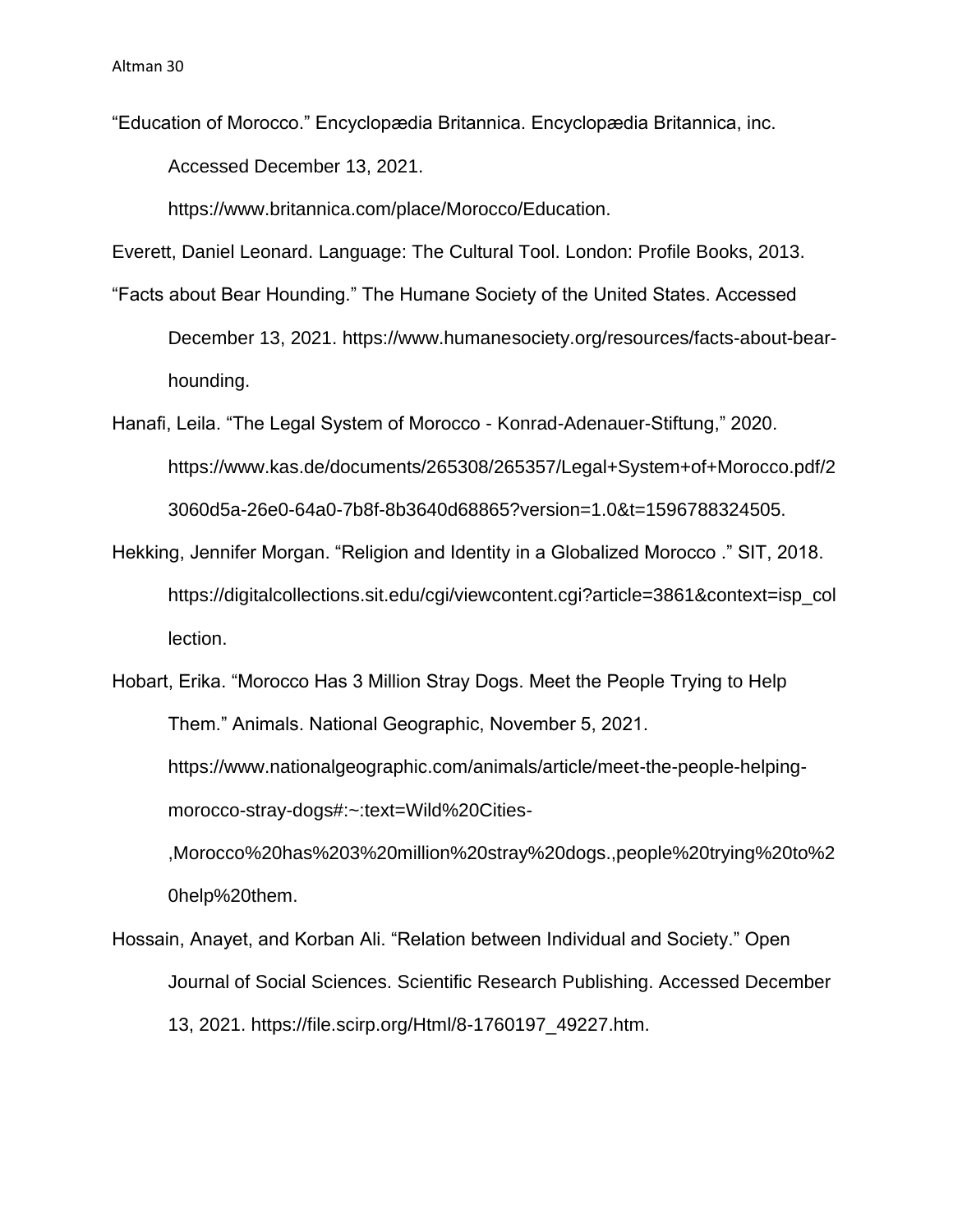Kan, Konny. "Morocco || The Imperial Street Cats of Morocco." Pendulum Magazine. Pendulum Magazine, October 31, 2018.

https://www.pendulummag.com/photography/2018/10/26/morocco-street-catsthat-roams-the-country.

"Morocco - United States Department of State." U.S. Department of State. U.S. Department of State, December 1, 2020. https://www.state.gov/reports/2019 report-on-international-religious-freedom/morocco/.

- Rahman, Sira Abdul. "Religion and Animal Welfare-an Islamic Perspective." Animals : an open access journal from MDPI. MDPI, February 17, 2017. https://www.ncbi.nlm.nih.gov/pmc/articles/PMC5332932/.
- Rahman, Sira Abdul. "Religion and Animal Welfare-an Islamic Perspective." MDPI. Multidisciplinary Digital Publishing Institute, February 17, 2017. https://www.mdpi.com/2076-

2615/7/2/11/htm#:~:text=One%20Hadith%20quotes%20Prophet%20Muhammad %20(pbuh)%20as%20saying%3A&text=%E2%80%9CThere%20is%20a%20rew ard%20(ajr,.%E2%80%9D%20(Hadith%3A%20Muslim).

- Robbins, Jessica. "'One Health, One Welfare' Morocco's Answer to the Dog Problem?" 'One health, One Welfare' – Morocco's answer to the dog problem? : Centre for Global Development, 2018. https://cgd.leeds.ac.uk/reflectivepractice/student-engagement-in-practice/one-health-one-welfare-moroccosanswer-to-the-dog-problem/.
- Safi-Eddine, Kenza. "Moroccan Authorities Slaughter Stray Dogs Ahead of FIFA Visit." The Observers - France 24. The Observers - France 24, April 20, 2018.